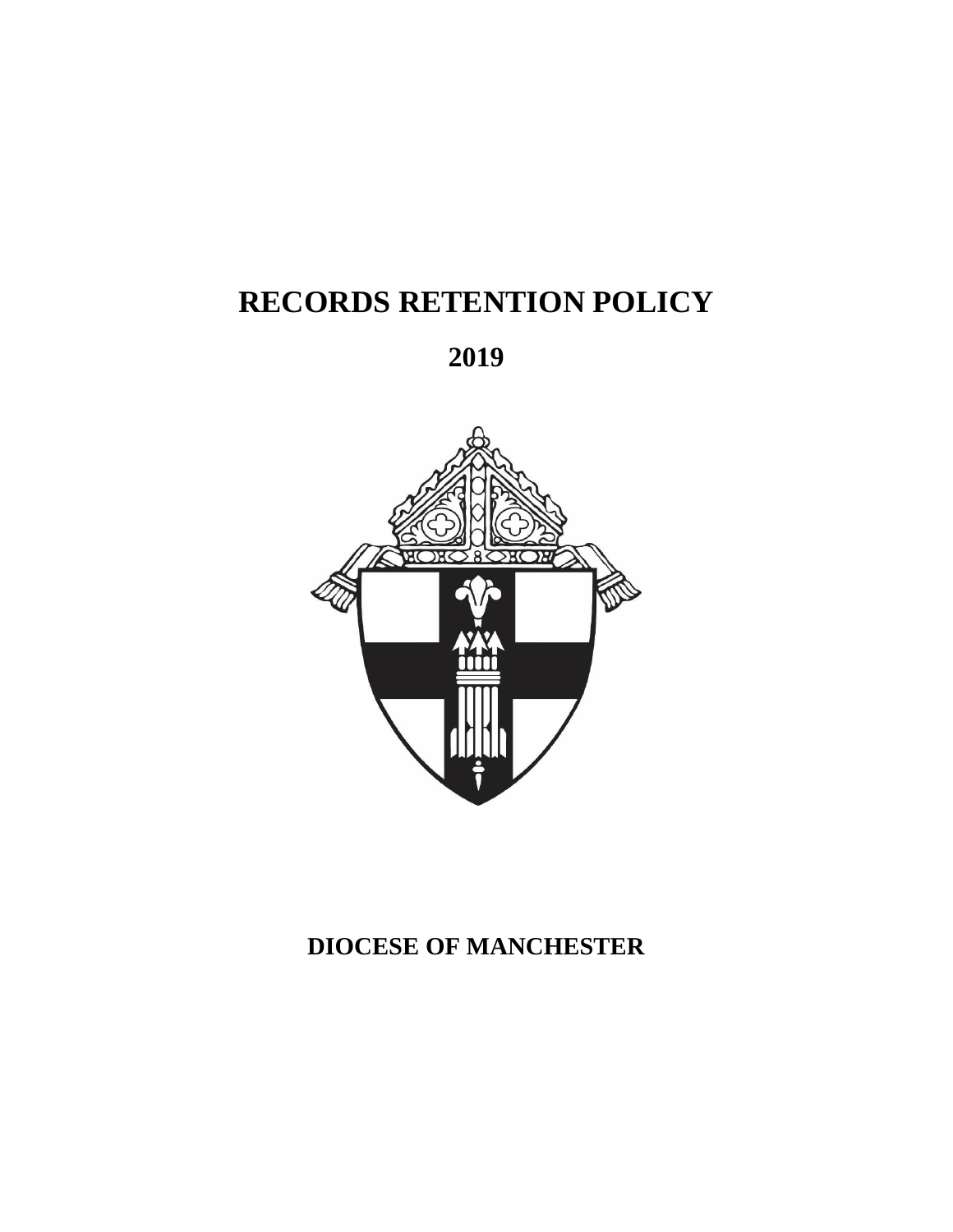# **DIOCESE OF MANCHESTER**

# **RECORDS RETENTION POLICY**

## **January 2019**

### **TABLE OF CONTENTS**

| I. |                         |
|----|-------------------------|
|    |                         |
|    | $\overline{3}$          |
|    | $\overline{\mathbf{3}}$ |
|    | $\overline{\mathbf{3}}$ |
|    | $\overline{\mathbf{4}}$ |
|    |                         |
|    | 5                       |
|    | 5                       |
|    | 5                       |
|    | 5                       |
|    | 6                       |
|    | 6                       |
|    | $\overline{7}$          |
|    | 8                       |
|    | 9                       |
|    |                         |
|    |                         |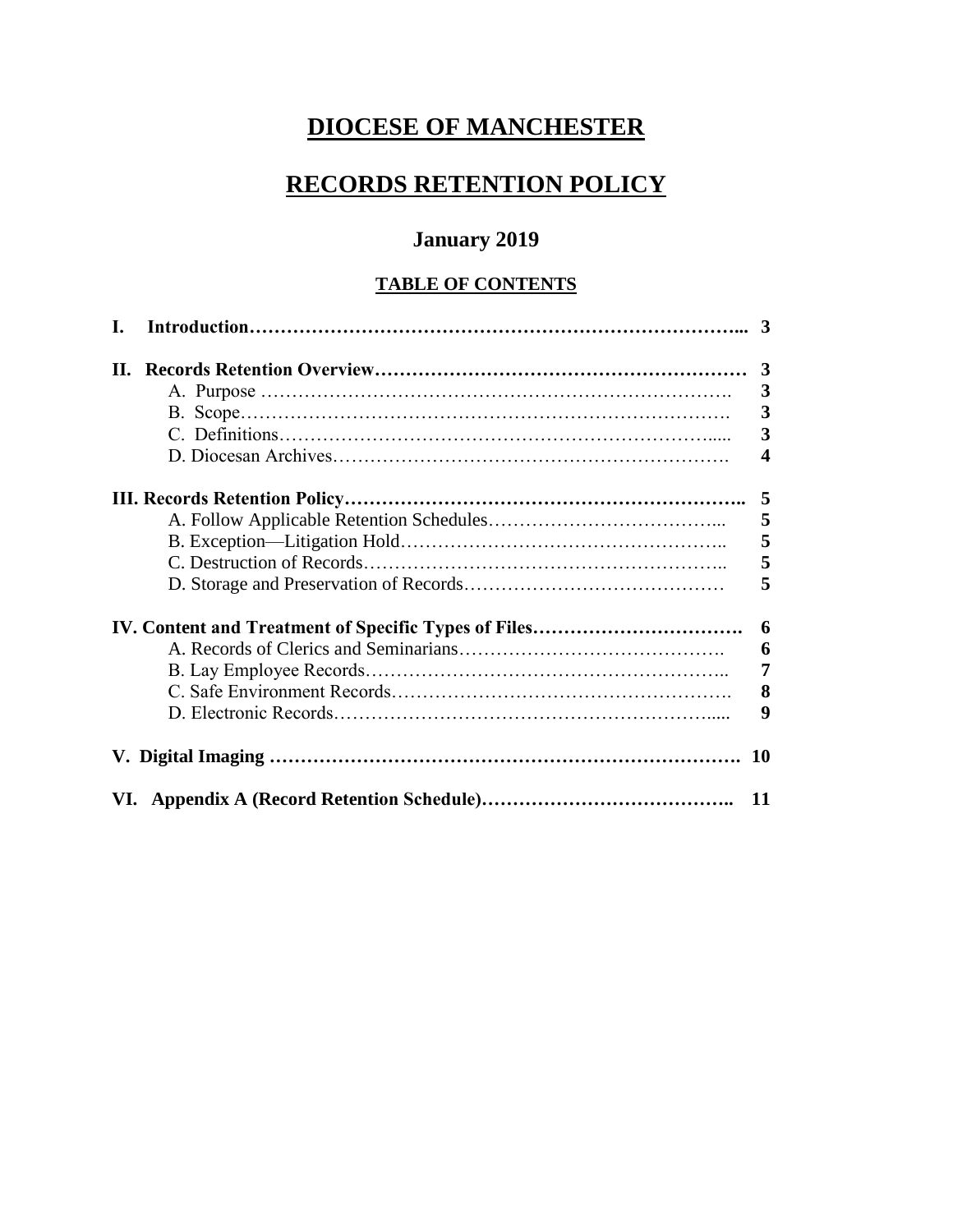# **DIOCESE OF MANCHESTER**

## **RECORDS RETENTION POLICY**

#### **I. Introduction**

The Diocese of Manchester, including all parishes, Catholic schools, and institutions, creates, maintains, and preserves records every day to assist in fulfilling the pastoral mission of the Church in New Hampshire. Records are the principal means of recording the pastoral activity of the Church. Bearing this in mind, the Chancellor has prepared this Records Retention Policy ("Policy") as a normative guide for diocesan administration staff and church personnel in parishes, schools, and other affiliated entities of the Diocese, in determining the manner and length of time for maintaining records. When indicated, records to be destroyed must be done so in a permanent manner. This Policy describes many types of records, and it is important that those responsible for establishing, maintaining and preserving records appreciate the importance of all types of records and consistently follow the guidelines.

This records retention policy<sup>1</sup> was created with reference to the 1983 Code of Canon Law, state and federal statutes, and best practices in record retention. The list of church records included is lengthy, but not definitive. If questions arise regarding records retention issues, please contact the Office of the Chancellor for additional information.

#### **II. Records Retention Overview**

- A. Purpose. This Records Retention Policy defines which records must be retained for ecclesiastical, canonical, legal or historical purposes, and the retention period for each type of record. Adherence to the established retention schedule is a priority for the Diocese so that (1) vital records are protected and retained; (2) the Diocese reduces its costs associated with maintaining and storing records; (3) the data management and storage operations are enhanced and more efficient.
- B. Scope. All records created, received, used, or maintained by the diocese and its parishes, schools, or institutions are the property of the Diocese of Manchester. This Records Retention Policy applies to all church personnel of the Diocese and all parishes, schools, and institutions of the Diocese of Manchester.
- C. Definitions.

 $\overline{a}$ 

1. "Record" is defined as correspondence, documents (digital or printed), or any other media generated, distributed, or maintained by church personnel in the performance of his or her job duties.

<sup>&</sup>lt;sup>1</sup> Some of the provisions in this policy are drawn from the Diocese of Sacramento, *Document Retention Policy* (June 2009) and the Archdiocese of Milwaukee, *Records Retention Guidelines for Parish Records* (1998).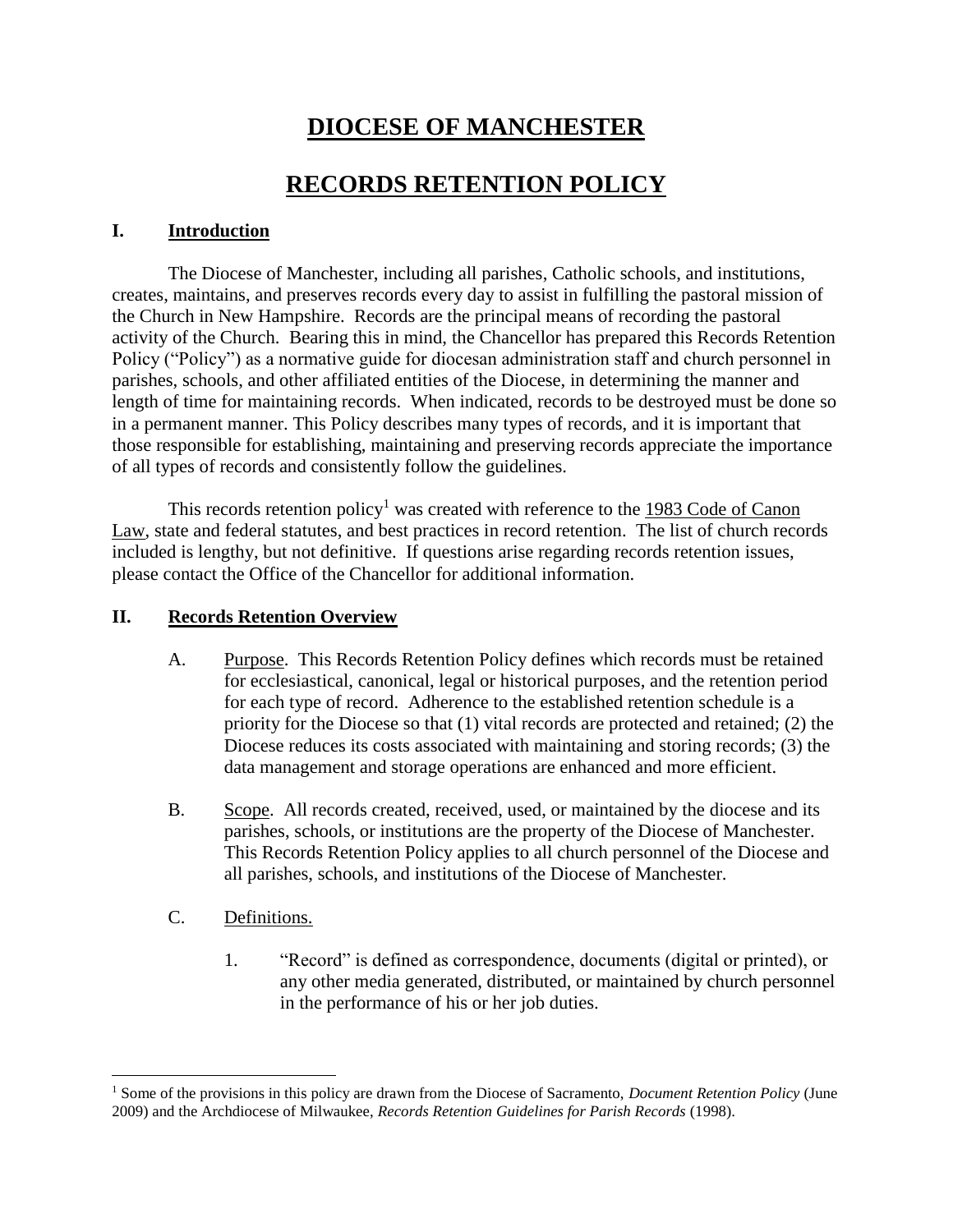- 2. "Media" is defined as paper, electronic mail, or electronic/digital storage device (e.g., flash memory device, floppy disk, hard disk, CD-ROM, microfilm, or any other similar data storage medium) used to develop maintain, or transmit church records.
- 3. "Church personnel" is defined as clergy, religious, seminarians, employees, and volunteers.
- D. Diocesan Archives. In the diocesan administration building, there is a permanent archive with three particular sections: general, historical, and confidential. This division of the diocesan archive is delineated in Canons 486-491 of the 1983 Code of Canon Law. An inventory of the records kept in each archive will be maintained at all times in the applicable archive. Documents should not be removed from the archives except for brief periods of time. If a document is removed from these archives, a retrieval record (loan authorization) form must be completed by the archivist and maintained to indicate who has accessed the file, the purpose for access, and the dates the file was loaned and returned.

Access to each section of the diocesan archives is governed by church law. Access to certain documents within some sections of the diocesan archives may be limited as necessary to preserve confidentiality, privacy, and/or the integrity of the records.

- 1. *General Archive* (Canons 486-488): The records pertaining to the general operations of the diocese are maintained in the *general archive*. The diocesan bishop, vicar general, moderator of the curia, chancellor, archivist, and chancery notaries (secretaries) are provided with access to the *general archives*. Access to other persons in the diocesan *curia* may be granted on a need-to-know basis with permission from the diocesan bishop or the chancellor.
- 2. *Historical Archive* (Canon 491): The *historical archive* contains records of historical significance to the diocese, parishes, Catholic schools, and institutions. The diocesan bishop, vicar general, moderator of the curia, chancellor, archivist, and chancery notaries (secretaries) are provided with access to the historical archive. Others may be granted permission from the bishop or the chancellor on a need to know basis or for research purposes.
- 3. *Confidential Canonical Archive* (*Archivum Secretum*, Canons 489-90): The *confidential* or *secret archive* contains files with documents that are of canonical value or great sensitivity and which need to be kept in conditions of maximum care and security in accordance with the 1983 Code of Canon Law. Access to the *confidential canonical archive* is limited to those authorized under Canon 490, which provides that only the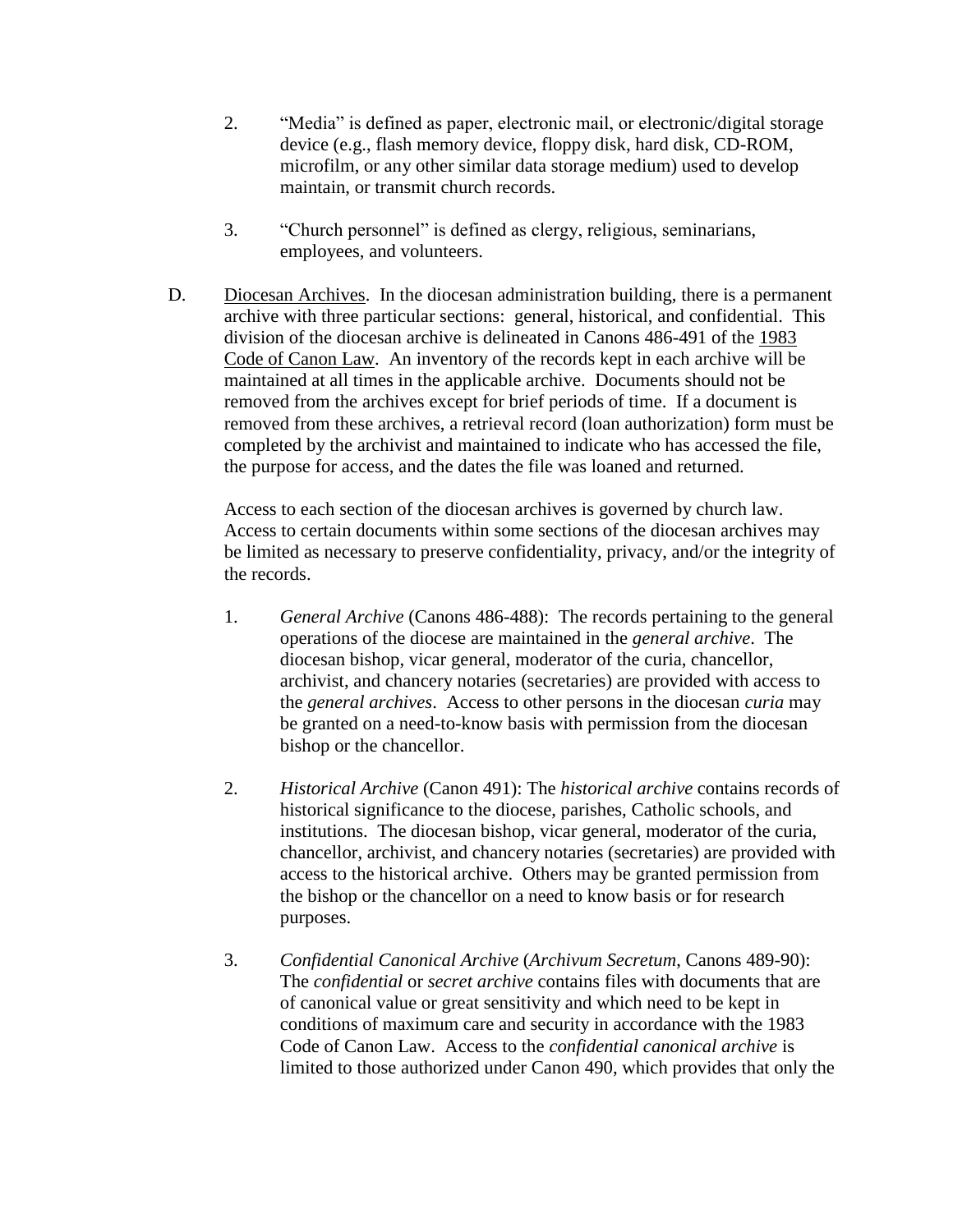diocesan bishop and certain other people that he designates (e.g., the vicar general and chancellor) may have access.

#### **III. Records Retention Policy**

- A. Follow Applicable Retention Schedules: Records are to be maintained according to the guidelines established in the Records Retention Schedule (attached as **Appendix A**). Church records older than the retention period should be destroyed in accordance with the destruction directives of this Policy.
- B. Exception—Litigation Hold. If church personnel believe, or the Diocese informs them, that records are relevant to current civil or canonical litigation or potential civil or canonical litigation, church personnel must preserve those records until the Chancellor of the Diocese, in consultation with canonical and legal counsel, determines that the records are no longer needed. This exception supersedes any previously or subsequently established destruction schedule for the affected records. If church personnel believe that an exception may apply, or have any question regarding the possible applicability of the exception, church personnel should contact their supervisors or the Chancellor.
- C. Destruction of Records. Each department, parish, school, and institution is responsible for the prompt and permanent destruction of all records upon expiration of the scheduled retention period.
	- 1. *Non-confidential documents*: Documents that do not contain any confidential information may be disposed of by recycling or by discarding with other refuse.
	- 2. *Documents bearing confidential information*: Documents that contain any manner of confidential or otherwise private information must be destroyed (shredded) to prevent the danger of confidential information being obtained and misused.
- D. Storage and Preservation of Records.
	- 1. *Storage*: Records within the retention period and/or of permanent value should be stored appropriately (e.g., free from damage by insects, climate change, fire, and water). Confidential records and those of permanent value should be stored in a fire resistant and water resistant vault or cabinet that includes a lock, preferably a combination lock that restricts access to authorized personnel. Care should be taken to store records in appropriately labeled files so that they may be located easily in the future. Records of historical value should not be folded as creases may damage the records. When possible, records of historical value should be preserved on archival paper and stored in acid-free folders.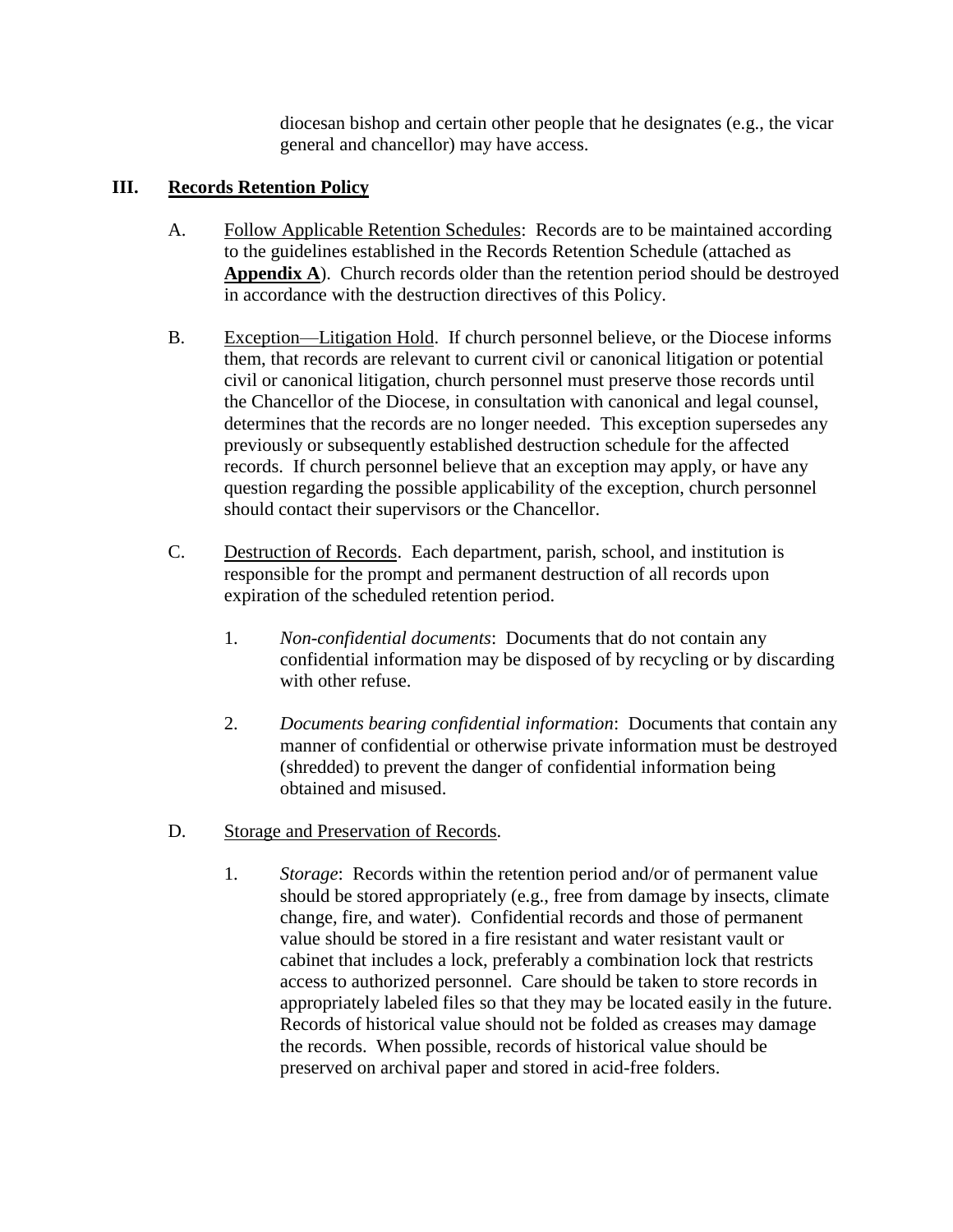2. *Computer-generated/digital records:* While most church records exist in hard-copy form, computer-generated church records are also of great value. Church records stored in computer databases may include parish membership and giving (donor) records, financial data, ledgers, personnel records, and payroll information. To ensure the safekeeping of computergenerated/digital church records, the hard drive should be backed up at least weekly, and the back up storage media should be stored separately from the computer itself in a locked fireproof and waterproof vault or cabinet. Information falling into the categories described below should be printed at least annually and stored in hard copy (or should be maintained in accordance with the Digital Imaging provision of this Policy) in accordance with the prescribed retention periods.

### **IV. Content and Treatment of Specific Types of Files**

- A. Records of Clerics and Seminarians.
	- 1. *Location of Records*: Certain records pertaining to seminarians, deacons, and priests incardinated in the Diocese of Manchester and assigned by the diocesan bishop are maintained in vaults in the diocesan administration building. Certain records pertaining to clerics who have been granted faculties by the diocesan bishop are maintained in the upper vault, and medical records and other confidential records are maintained in the lower vault (which has limited access). Records pertaining to clergy accused of some form of misconduct are maintained in the Confidential Canonical Archive files or by the Office for Ministerial Conduct in accordance with the *Office for Ministerial Conduct File Management Policy*. Records regarding deceased priests are maintained in the lower vault.
	- 2. *Contents of "Personnel Files" for Incardinated Priests, Seminarians, and Permanent Deacons*: Personnel files of priests and permanent deacons incardinated in and seminarians of the Diocese of Manchester should contain the following subfiles, where applicable:
		- Education/Formation
		- Assignments and letters granting faculties
		- Correspondence
		- Medical records *(Note: Although it is considered part of the personnel file, medical information should be maintained in a file that is physically separate from the personnel file and under lock and key.)*
		- Safe environment records<sup>2</sup>
		- Legal (including any W-4, I-9, and other government forms)
		- Immigration (when applicable)

 $\overline{a}$ 

<sup>2</sup> Safe environment records are defined below.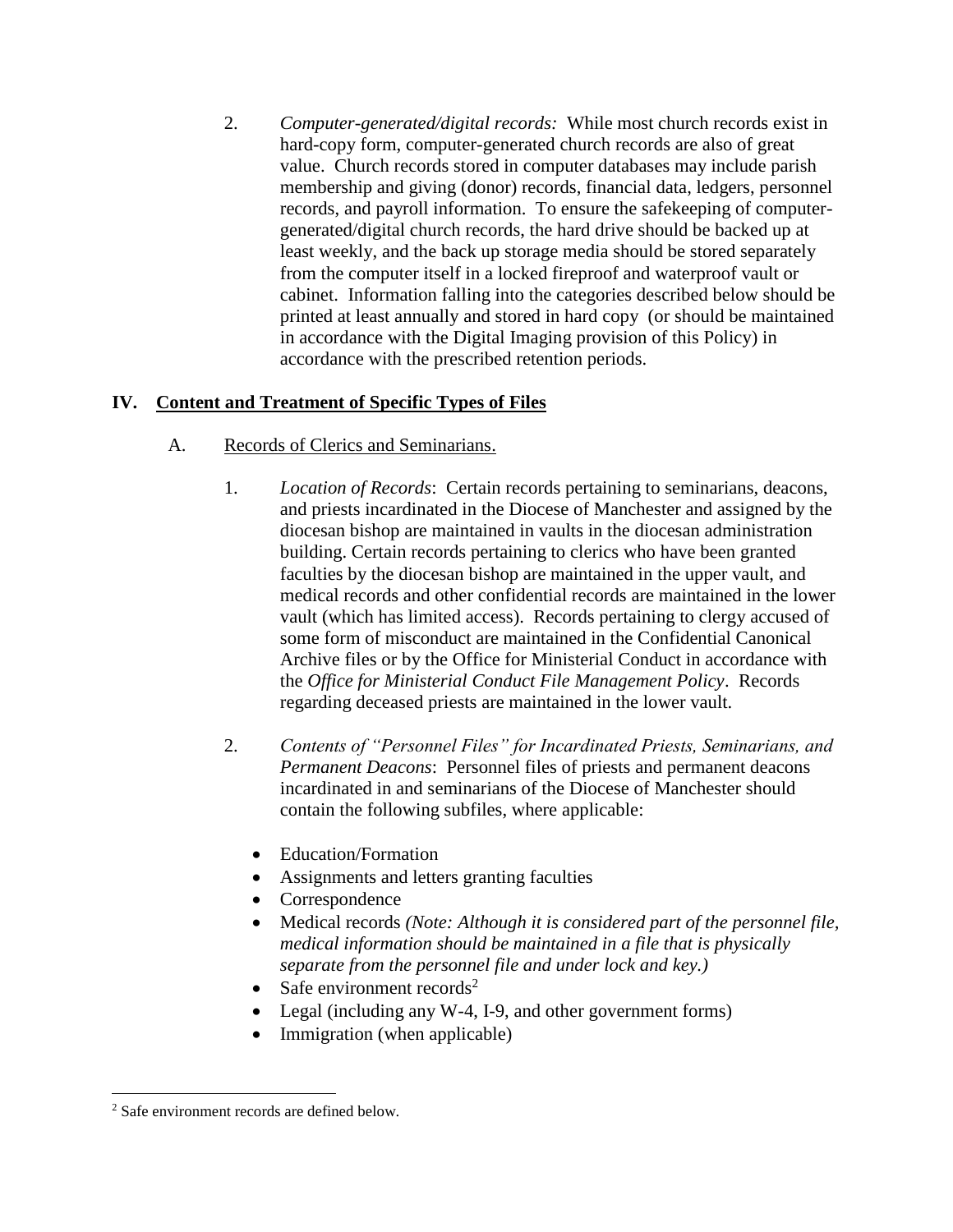Personnel files should not include any correspondence or other documents relating to court cases or alleged violations of the Code of Conduct, and should not contain any investigation materials. Those documents are to be retained separately.

- 3. *Contents of "Personnel Files" for Non-Incardinated Priests and Permanent Deacons:* The following records regarding clergy granted faculties in the Diocese of Manchester (but not incardinated here) and assigned by the Bishop should include, for example:
	- Statement of good standing or letter of suitability from bishop/eparch/provincial
	- Letter granting faculties
	- Assignments (if any)
	- Correspondence
	- Safe environment records
	- Legal (including any W-4, I-9, and other government forms)

Personnel files should not include any correspondence or other documents relating to court cases or alleged violations of the Code of Conduct, and should not contain any investigation materials. Those documents are to be retained separately.

4. *Access to Records*: The bishop, vicar general, vicar for clergy, and the chancellor have access to the "personnel files" of priests, seminarians, and permanent deacons. The bishop will designate those other persons who have access. Upon request to the bishop or chancellor, clerics have access to view their own "personnel files," with the exception of recommendations, references, and other documents that are confidential or privileged under civil or canon law.

#### B. Lay Employee Records.

- 1. *Contents of Personnel Files for Lay Employees*: A personnel file should be maintained for each active diocesan, parish, school, or diocesan institution employee. Personnel files of employees should contain the following, where applicable:
	- Employee application
	- Resume
	- Eligibility verification form  $(I-9)^3$
	- W-4 form

 $\overline{a}$ 

<sup>&</sup>lt;sup>3</sup> I-9 Forms may be maintained in a separate binder or file specifically designated for I-9 Forms and maintained in a confidential manner.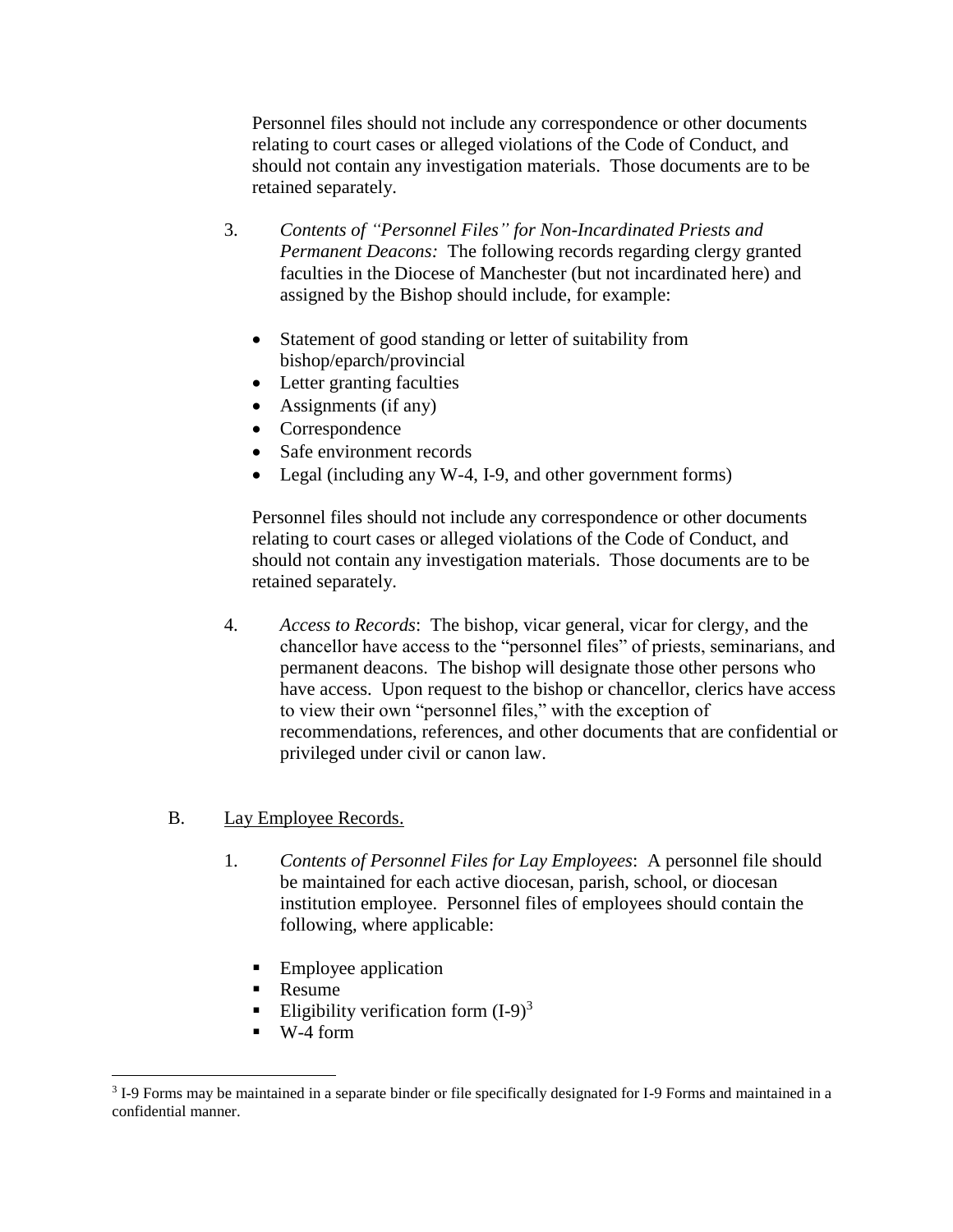- Employment contract
- Salary information
- Benefits information
- Vacation record
- **Performance evaluations**
- Disciplinary information
- Medical information *(Note: Although it is considered part of the personnel file, medical information should be maintained in a file that is physically separate from the personnel file and under lock and key.)*
- Safe environment records

Personnel files should not include any correspondence or other documents relating to court cases, workers' compensation claims, complaints of discrimination or other illegal conduct, and should not contain any investigation materials. Those documents are to be retained separately.

2. *Access to Records:* These records are *confidential* and should be made available only to diocesan, parish, school, or diocesan institution representatives with a legitimate need to know, unless their disclosure is compelled by legal action. Those with a legitimate need to know may include the pastor of the parish where the employee works, the principal of the school where the employee works, the Cabinet secretary who supervises the employee, and the human resources or personnel director or staff member. They would not include, for example, parish or school advisory board members or clergy or lay staff not responsible for supervision of the employee. The employee has the right to review and request a copy of his or her personnel file, as defined by NH law. Requests should be made in writing and copies of the requests should be stored in the personnel file.

#### C. Safe Environment Records.

#### 1. *Definition of Safe Environment Records:*

"Safe environment records" refers to all paper and electronic documents pertaining to the Diocese of Manchester safe environment screening and training procedures. Safe environment records include, but are not limited to, Screening Forms, Employment Applications, Volunteer Applications, Code and Policy Acknowledgment Forms, criminal records check results, correspondence regarding negative criminal records checks results/restrictions, verification of sexual abuse awareness training completion, and sex offender registry results.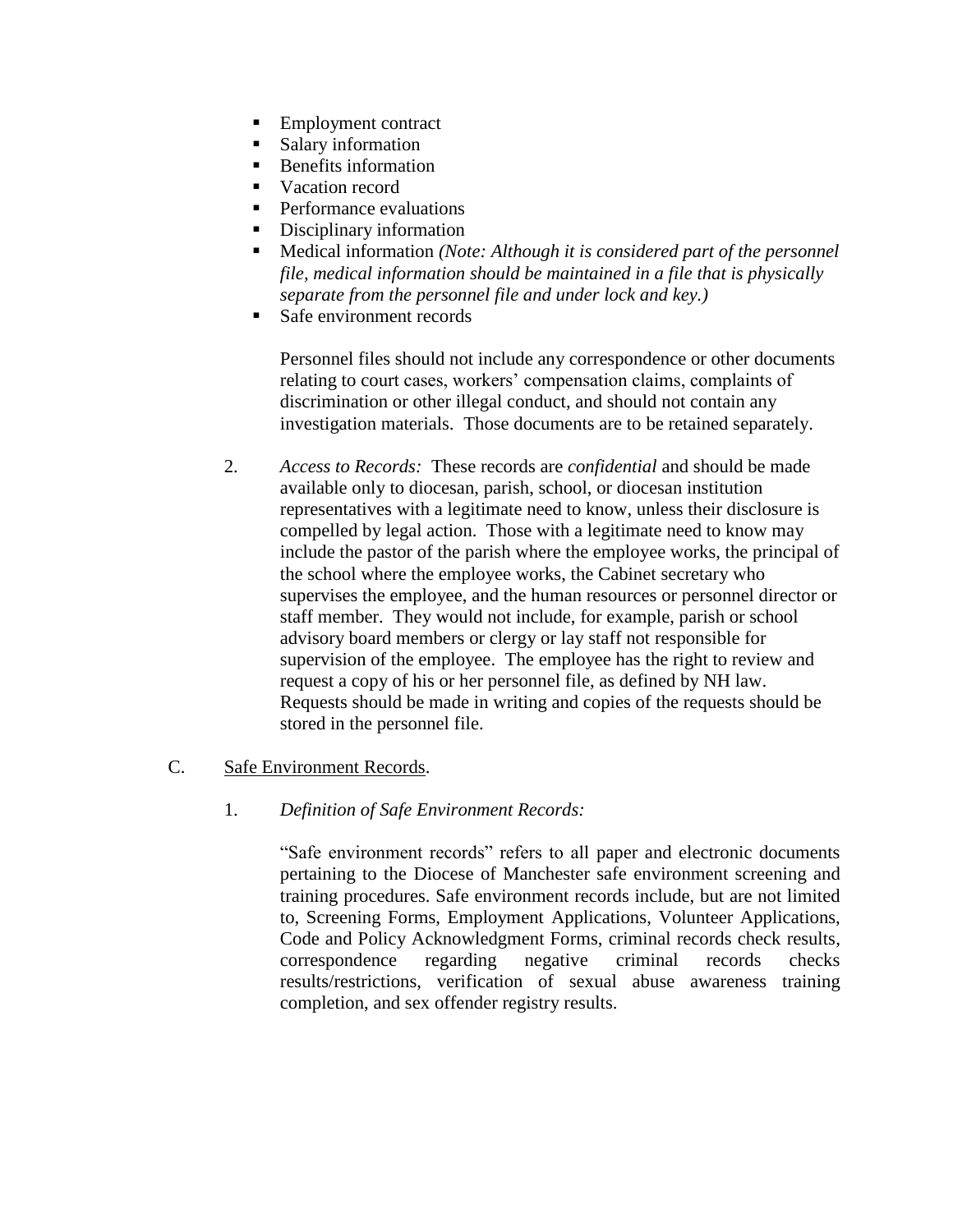#### 2. *Location of Safe Environment Records*

- a. Employee and Volunteer Records: Safe environment records for current parish, school, and camp employees should be stored securely at the diocesan entity either in the employee's personnel file or in a separate file, with access limited to those with a legitimate need to view them. Applications and paper acknowledgement forms are stored at the diocesan entity, whereas training records, background check results, electronically-signed acknowledgement forms, and sex offender registry results are stored at the Diocese of Manchester Office for Ministerial Conduct and recorded in the Safe Environment Database. Original documents should not be transferred between diocesan entities.
- b. Records for former employees and inactive volunteers: Safe environment records for former employees and inactive volunteers should be maintained at the parish, school, camp, or diocesan entity. The records should be stored securely with access limited to those with a legitimate need to view them. They should be maintained at the location for seven (7) years following the date when the employee was terminated from service or from when the volunteer discontinued his or her work with minors and will then be transferred to the Diocesan Safe Environment Office for storage.
- 3. *Archiving of Records:* Employee and volunteer safe environment records that are maintained at the parish, school, or camp will be electronically stored and archived after seven (7) years of inactivity in the Diocese of Manchester.

#### D. Electronic Records.

- a. *"Electronic Record:"* The term electronic record means any record that is created, received, maintained, or stored in diocesan, parish, school, or diocesan institution workstations, central servers, or other electronic devices. Examples include but are not limited to: email, web files, text files, word processing documents, spreadsheets, databases, and other formatted files.
- b. *Retention Schedules:* Electronic records must be managed the same as traditional records and in accordance to the Records Retention Schedules (Appendix A) and the policy regarding Litigation Hold (above).
- c. *Work-related Files:* Work-related electronic records are records of the diocese, parish, school, and/or diocesan institution and must be retained accordingly. Some records, such as personal or junk email, are not work-related emails and should be deleted from the system immediately.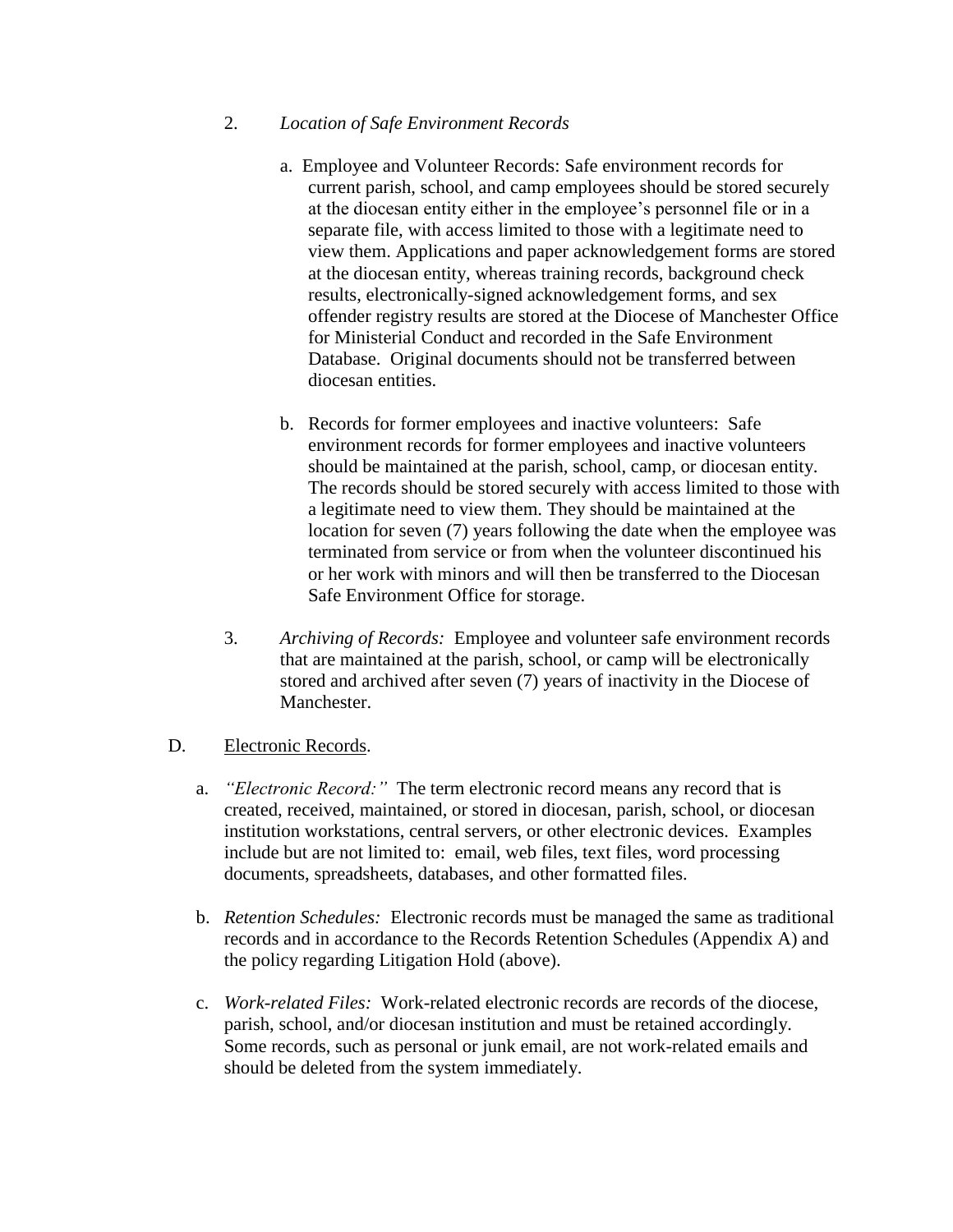d. *Archiving Electronic Records:* Computer/email servers are not intended for longterm record retention periods. As a result, all electronic documents required to be maintained should be printed and maintained on paper. Electronic mail in the diocesan offices will be archived for six (6) months, after which the mail will be automatically and permanently deleted, subject to the Litigation Hold provision (above).

### **V. Digital Imaging**

Certain paper records may be maintained in a digital imaging records system and the original paper records destroyed, provided that the original paper records are not required to be maintained under either civil or canon law and the following conditions are met:

- The digital records are complete, accurate, and legible reproductions of the originals;
- The digital records are accessible, available, and readable to all those with a right to access them for as long as they are required to be maintained;
- There are appropriate indexes and other finding aids that will provide access to the information contained in the records;
- Security copies of the digital records and indexes are maintained in secure, offsite storage;
- The original paper records are maintained for a period of six (6) months after converting to digital format for quality control purposes; and
- Authorization for disposal of the original records is obtained from the Chancellor.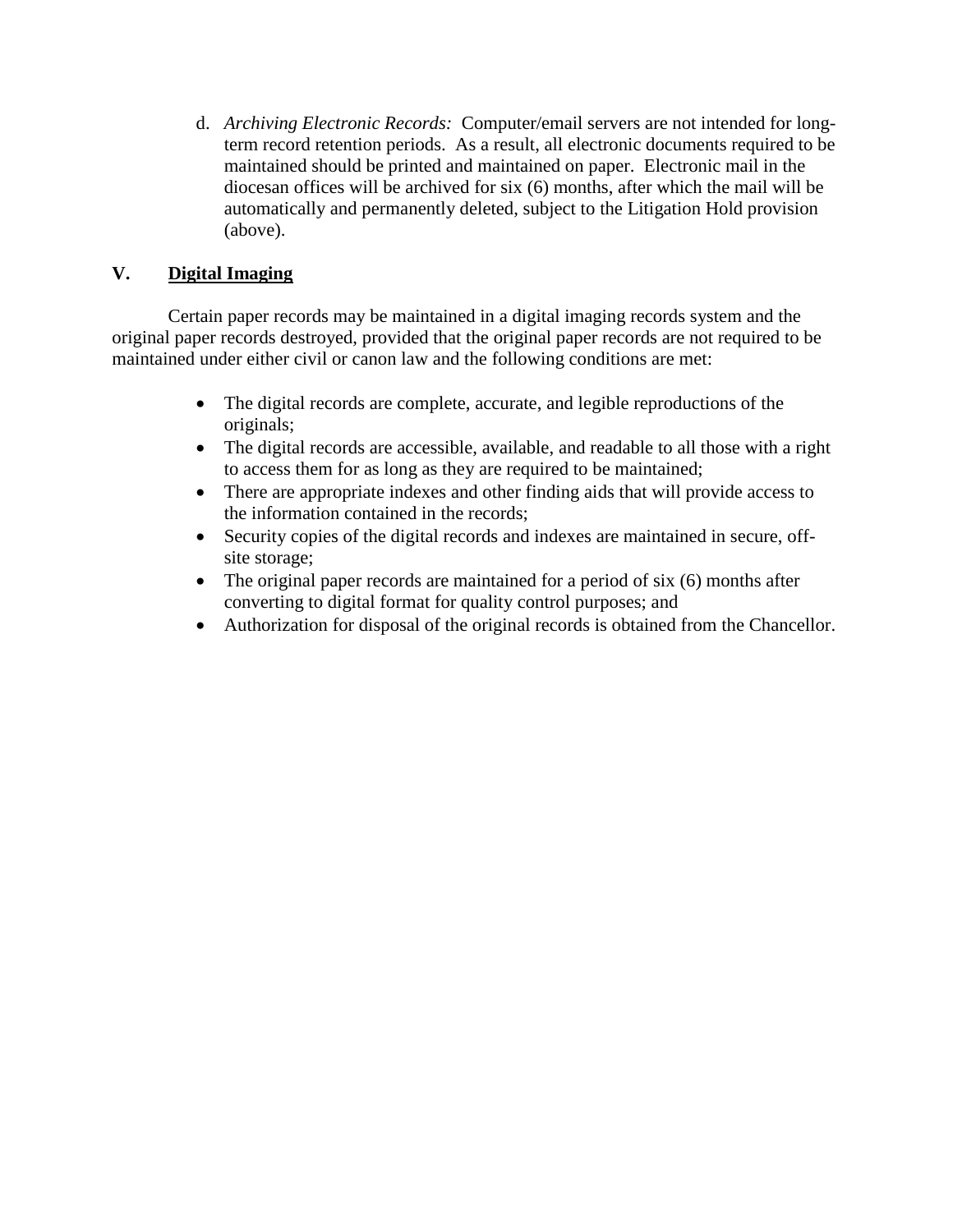### APPENDIX A

### **Record Retention Schedule**

| 1.  | Accounting and Finance                                       | Page<br>12 |
|-----|--------------------------------------------------------------|------------|
| 2.  | Administrative Records (corporation sole/parish)             | 14         |
| 3.  | <b>Cemetery Records</b>                                      | 15         |
| 4.  | Confidential Canonical Files (Archivum Secretum - Canon 489) | 15         |
| 5.  | Contracts                                                    | 15         |
| 6.  | Correspondence and Internal Memoranda                        | 15         |
| 7.  | <b>Faith Formation</b>                                       | 16         |
| 8.  | Emails                                                       | 16         |
| 9.  | <b>Insurance Records</b>                                     | 17         |
| 10. | Legal Files and Papers                                       | 17         |
| 11. | Miscellaneous                                                | 17         |
| 12. | Payroll Records                                              | 17         |
| 13. | Pension Records/Supporting Employee Data                     | 17         |
| 14. | Personnel Records (Clergy)                                   | 18         |
| 15. | Personnel Records (Lay Employees)                            | 19         |
| 16. | Property/Physical Plant Records                              | 20         |
| 17. | Publications                                                 | 21         |
| 18. | <b>Sacramental Records</b>                                   | 21         |
| 19. | <b>Safe Environment Records</b>                              | 21         |
| 20. | Safety and Environmental Records                             | 22         |
| 21. | School Department/School-Related Records                     | 22         |
| 22. | <b>Tax Records</b>                                           | 26         |
| 23. | Tribunal                                                     | 26         |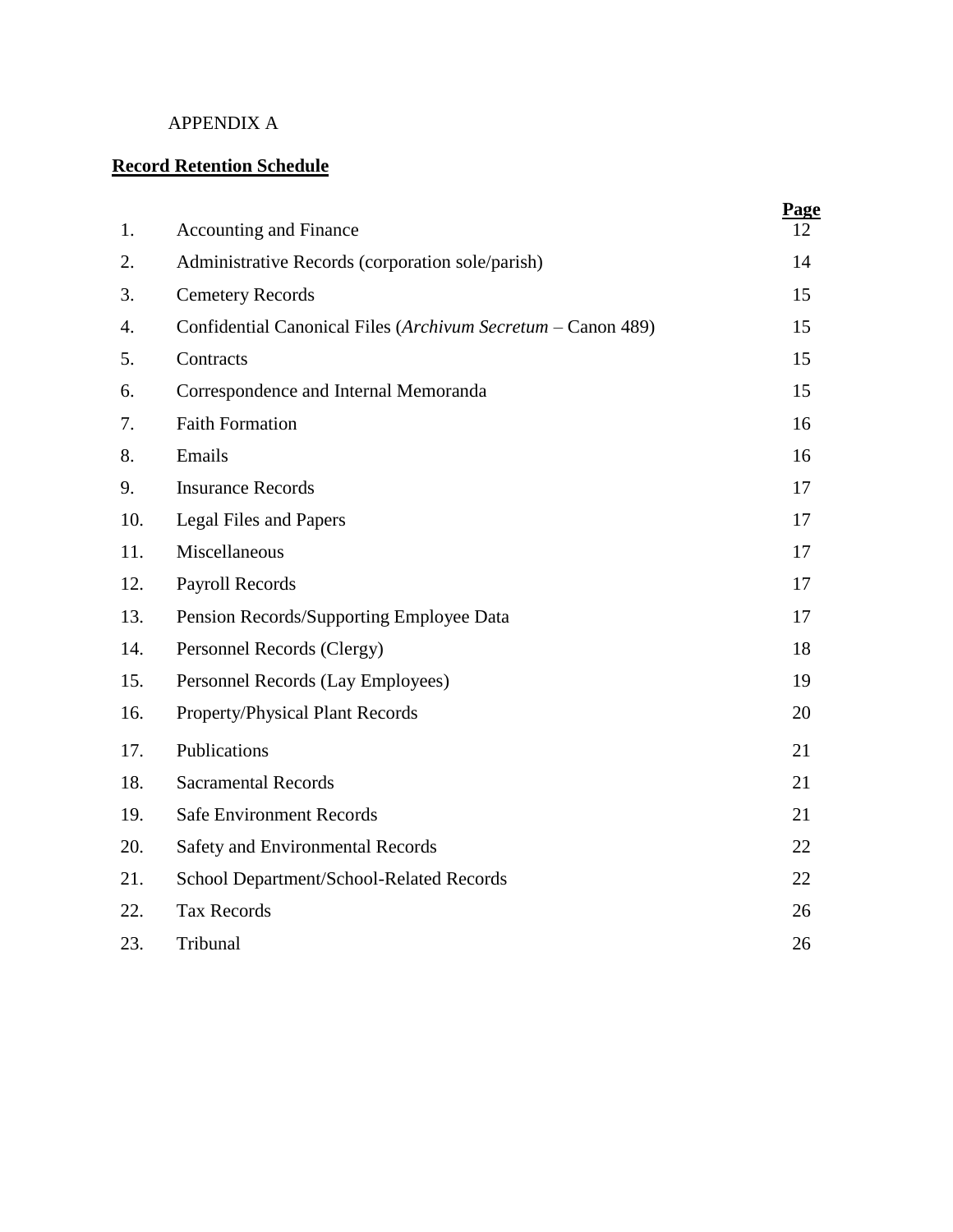| <b>Record Type</b> |                                                      | <b>Retention Period</b> |
|--------------------|------------------------------------------------------|-------------------------|
| 1.                 | <b>Accounting and Finance<sup>4</sup></b>            |                         |
|                    | Accounting                                           |                         |
|                    | Accounts payable invoices                            | 7 years                 |
|                    | Accounts payable ledgers                             | 7 years                 |
|                    | Accounts receivable ledgers                          | 7 years                 |
|                    | Credit card statements/charge slips                  | 7 years                 |
|                    | Tuition collection reports and statements            | 3 years                 |
|                    | Parish collection counts sheets, sealed bag log      | 3 years                 |
|                    | sheets and fundraising counts sheets                 |                         |
|                    | Invoices and paid bills, major building construction | Permanent               |
|                    | Invoices and paid bills, general accounts            | 7 years                 |
|                    | Cash books                                           | 7 years                 |
|                    | Cash journals                                        | 7 years                 |
|                    | Cash journal, receipts on offerings and pledges      | 7 years                 |
|                    | Depreciation records                                 | Permanent               |
|                    | Petty cash vouchers & reconciliation reports         | 3 years                 |
|                    | Receipts                                             | 7 years                 |
|                    | Mortgage payments & loan statements                  | 7 years                 |
|                    | <b>Banking records</b>                               |                         |
|                    | Bank deposits, slips                                 | 7 years                 |
|                    | Bank statements, reconciliations                     | 7 years                 |
|                    | Central Fund statements (savings and loans)          | 7 years                 |
|                    | Cancelled checks, general                            | 7 years                 |
|                    | Cancelled checks, important payments                 | Permanent               |
|                    | Check registers/stubs                                | 7 years                 |
|                    | General records                                      |                         |
|                    | External audit reports                               | Permanent               |

<sup>&</sup>lt;sup>4</sup> The Diocesan Administration Finance Office also has a Records Retention policy that is consistent with this schedule but addresses specific records.

 $\overline{a}$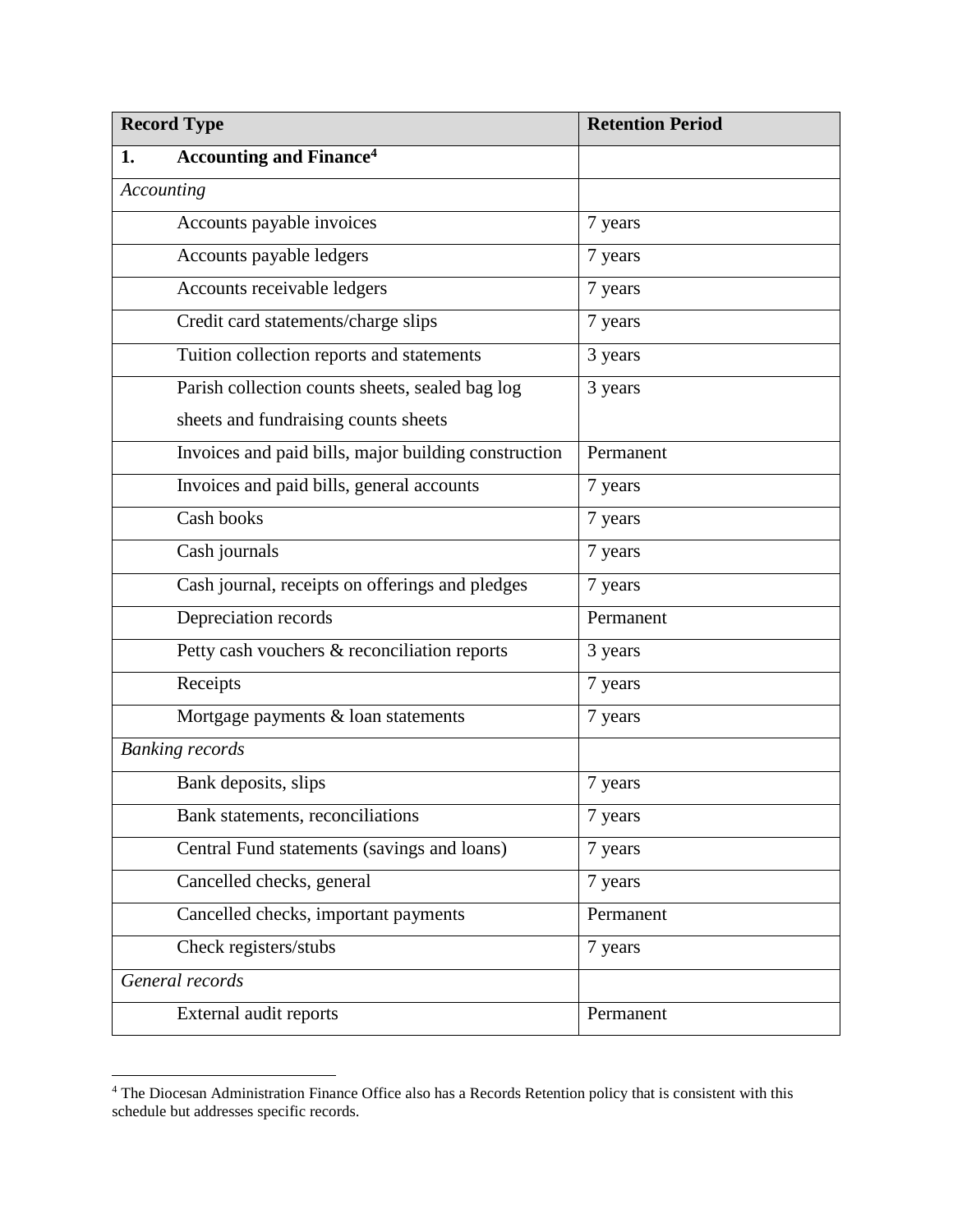| <b>Record Type</b>                              | <b>Retention Period</b>  |
|-------------------------------------------------|--------------------------|
| Internal financial review reports               | Permanent                |
| Balance sheets, annual                          | Permanent                |
| Balance sheets, monthly/quarterly               | 1 year                   |
| Budgets, approved/revised                       | 2 years                  |
| Financial reports and income statements, annual | Permanent                |
| Financial reports, monthly                      | 1 year                   |
| Investment                                      |                          |
| Bonds, cancelled                                | 7 years from date of     |
|                                                 | cancellation             |
| Pooled investment reports                       | 7 years                  |
| Certificates of deposit, cancelled              | 3 years after redemption |
| Letter of credit                                | 7 years                  |
| Mortgage records                                | Permanent                |
| Securities sales                                | 7 years                  |
| <b>Stock investments</b>                        | 7 years after sale       |
| <b>Other Financial Records</b>                  |                          |
| Donor lists                                     | Permanent                |
| General ledger/annual                           | Permanent                |
| Journals, general and specific funds            | Permanent                |
| Journal entry sheets                            | 7 years                  |
| Chart of accounts                               | 1 year                   |
| Year-end trial balance report                   | Permanent                |
| Ledgers, subsidiary (including tuition, fees)   | 7 years                  |
| Pledge registers/ledgers                        | 7 years                  |
| Permanently restricted gift documents           | Permanent                |
| Temporarily restricted gift documents           | 7 years after meeting    |
|                                                 | restrictions             |
|                                                 |                          |
|                                                 |                          |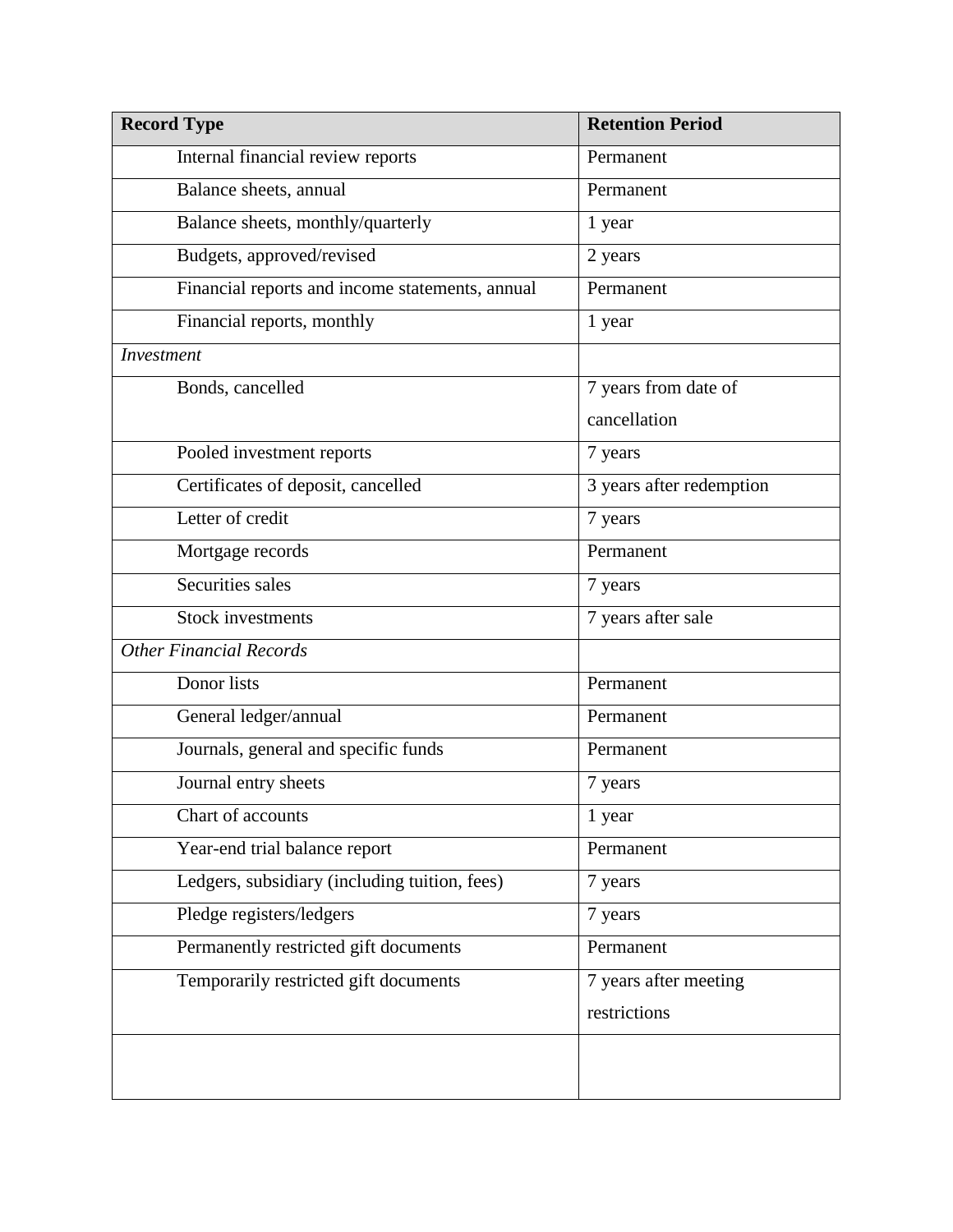| <b>Record Type</b> |                                                                                                                     | <b>Retention Period</b>                                                                                                       |
|--------------------|---------------------------------------------------------------------------------------------------------------------|-------------------------------------------------------------------------------------------------------------------------------|
| 2.                 | <b>Administrative Records (corporation sole/parish)</b>                                                             |                                                                                                                               |
|                    | Annual reports to the Bishop (Status Animarum)                                                                      | Permanent                                                                                                                     |
|                    | <b>Annual Financial Reports</b>                                                                                     | Permanent                                                                                                                     |
|                    | Articles of incorporation and bylaws                                                                                | Permanent                                                                                                                     |
|                    | Bequest and estate records (wills, e.g.)                                                                            | Permanent                                                                                                                     |
|                    | Board/board committee minutes, agendas,                                                                             | Permanent                                                                                                                     |
|                    | resolutions                                                                                                         |                                                                                                                               |
|                    | Census records                                                                                                      | Permanent                                                                                                                     |
|                    | Correspondence, official (regarding diocesan/parish<br>policies, directives)                                        | Permanent                                                                                                                     |
|                    | Correspondence, routine                                                                                             | Review/destroy biannually                                                                                                     |
|                    | Directives Issued by Decree                                                                                         | Permanent                                                                                                                     |
|                    | <b>Endowment decrees</b>                                                                                            | Permanent                                                                                                                     |
|                    | <b>Finance Council minutes</b>                                                                                      | Permanent                                                                                                                     |
|                    | Historical record (newspaper clippings, anniversary<br>books, photos, etc., regarding history of<br>diocese/parish) | Permanent                                                                                                                     |
|                    | Inventories of property and equipment                                                                               | Permanent [or retain until<br>superseded]                                                                                     |
|                    | Leases of any types                                                                                                 | 7 years after expiration of lease<br>term                                                                                     |
|                    | Liturgical ministers' schedules (altar servers,<br>lectors, Eucharistic ministers, etc.)                            | Retain until superseded                                                                                                       |
|                    | Mass intention records/books                                                                                        | 2 years                                                                                                                       |
|                    | Office files                                                                                                        | Selective retention: review and<br>retain only those that document<br>diocesan/parish administration<br>and official activity |
|                    | Organizational records for diocese/parish (minutes,<br>correspondence, publications, etc.)                          | Permanent                                                                                                                     |
|                    | Pastoral council constitutions                                                                                      | Retain until superseded                                                                                                       |
|                    | Pastoral council minutes                                                                                            | Permanent                                                                                                                     |
|                    | Priest personnel board minutes                                                                                      | Permanent                                                                                                                     |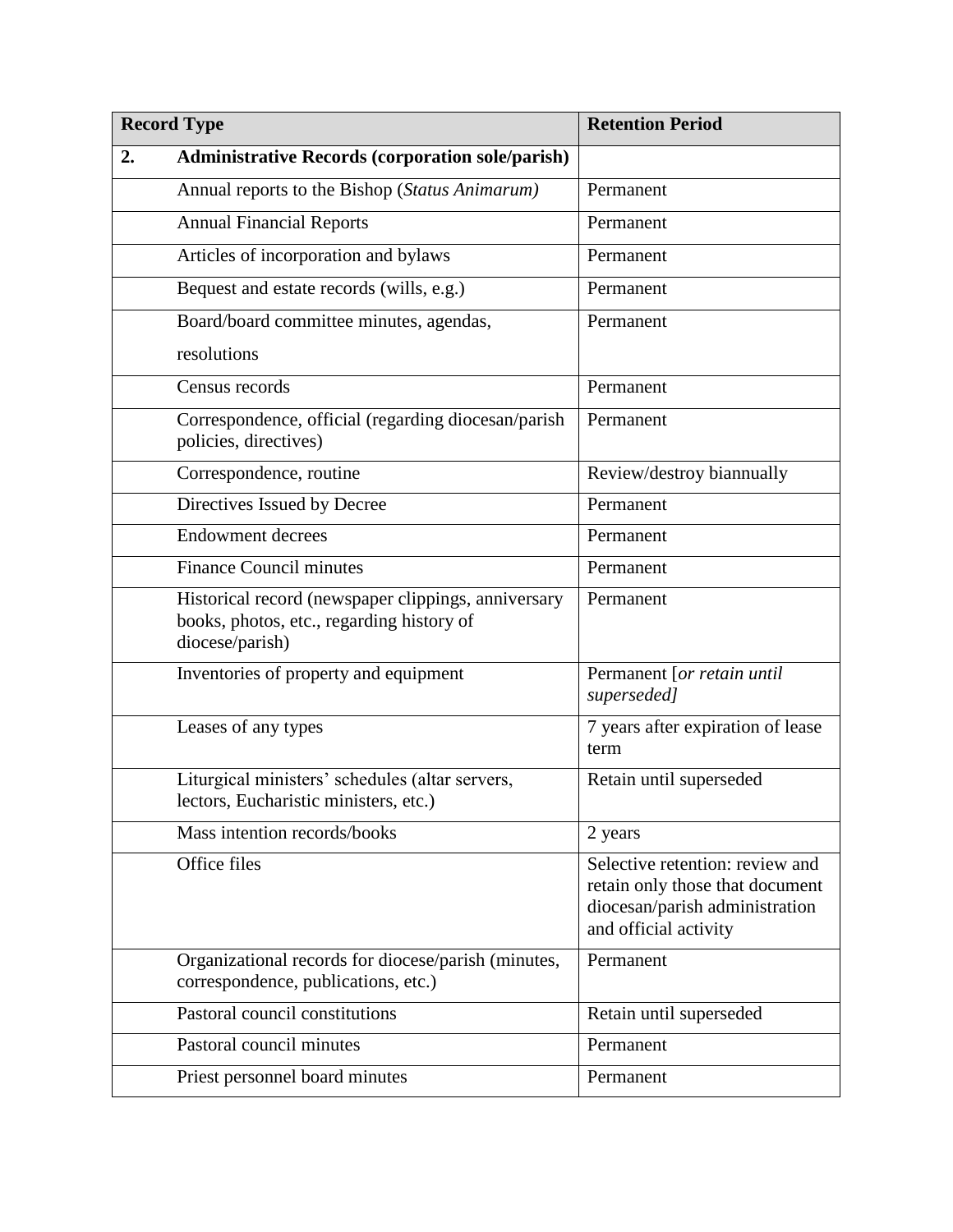| <b>Record Type</b> |                                                                                                    | <b>Retention Period</b>                                                            |
|--------------------|----------------------------------------------------------------------------------------------------|------------------------------------------------------------------------------------|
|                    | Photographs (relating to diocesan/parish history)                                                  | Permanent                                                                          |
|                    | Policy statements, policy manuals, employee<br>handbooks                                           | Permanent                                                                          |
|                    | Religious education reports                                                                        | Permanent                                                                          |
|                    | Rosters of parishioners/parish directories                                                         | Permanent                                                                          |
|                    | Wills, testaments, codicils                                                                        | Permanent                                                                          |
|                    |                                                                                                    |                                                                                    |
| 3.                 | <b>Cemetery Records</b>                                                                            |                                                                                    |
|                    | Annual cemetery financial reports (statement of<br>activities and statement of financial position) | Permanent                                                                          |
|                    | <b>Board minutes</b>                                                                               | Permanent                                                                          |
|                    | Burial cards/records (record of the interred's name,<br>date of burial, and related information)   | Permanent                                                                          |
|                    | <b>Burial licenses</b>                                                                             | Permanent                                                                          |
|                    | Correspondence                                                                                     | Selective retention (retain if<br>record has historical, legal or<br>fiscal value) |
|                    | General ledger containing financial transactions                                                   | Permanent                                                                          |
|                    | Perpetual care records                                                                             | Permanent                                                                          |
|                    | Maps of lots/burials                                                                               | Permanent                                                                          |
|                    |                                                                                                    |                                                                                    |
| 4.                 | <b>Confidential Canonical Files</b>                                                                |                                                                                    |
|                    | (Archivum Secretum – Canon 489)                                                                    |                                                                                    |
|                    | All files                                                                                          | Retain for period prescribed by<br>the Code of Canon Law                           |
| 5.                 | <b>Contracts</b>                                                                                   |                                                                                    |
|                    | Contracts and related records                                                                      | 7 years after final performance<br>under the contract                              |
|                    |                                                                                                    |                                                                                    |
| 6.                 | <b>Correspondence and Internal Memoranda</b>                                                       |                                                                                    |
|                    | Correspondence or memoranda related to<br>documents enumerated in this Schedule                    | Same time period as specified<br>for the underlying record                         |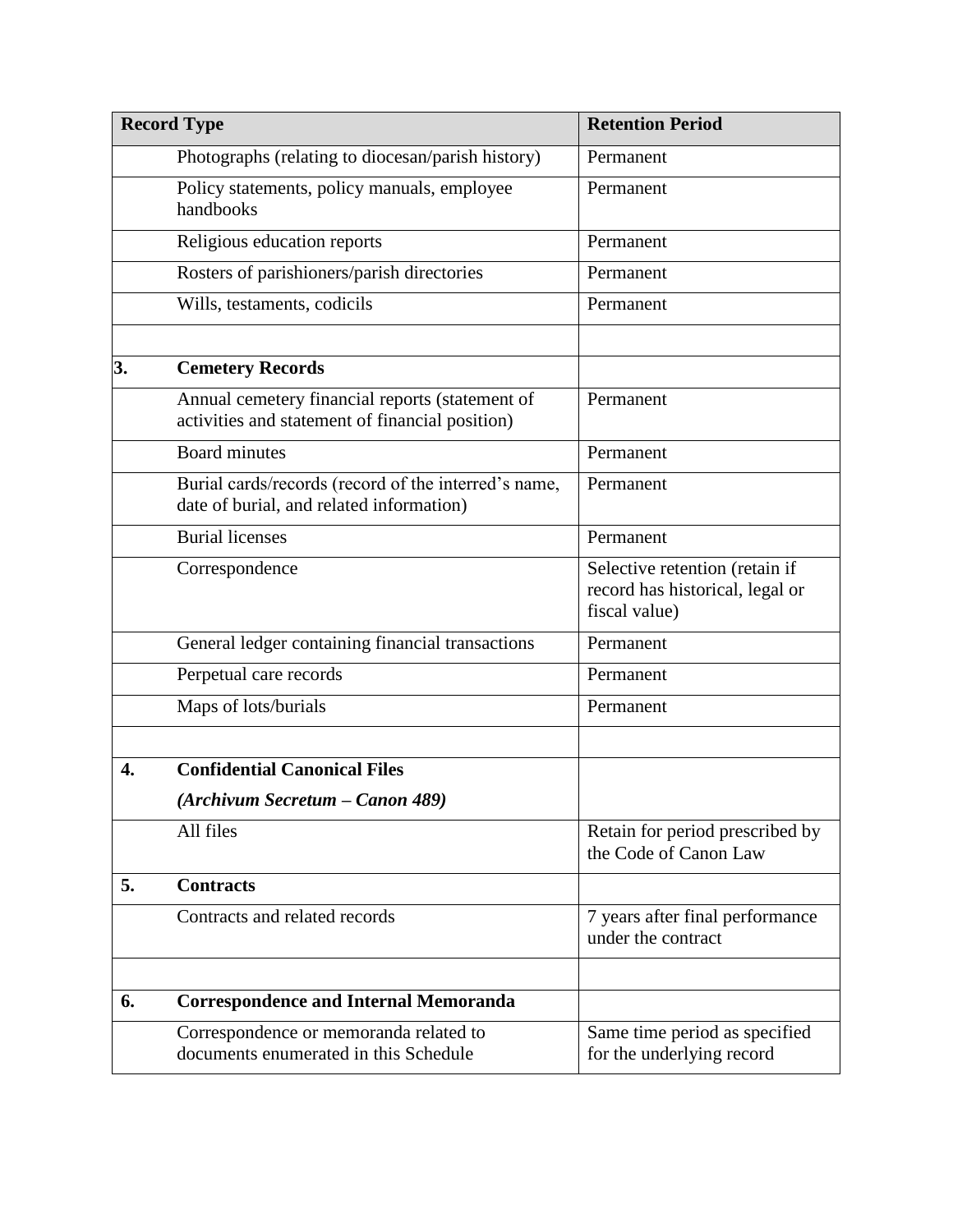| <b>Record Type</b> |                                                                                                                                                                                                     | <b>Retention Period</b>                                                                                                                                                                                                                                      |
|--------------------|-----------------------------------------------------------------------------------------------------------------------------------------------------------------------------------------------------|--------------------------------------------------------------------------------------------------------------------------------------------------------------------------------------------------------------------------------------------------------------|
|                    | Correspondence or memoranda having no<br>significant or lasting consequences (such as routine<br>letters or notes, letters or memoranda for which no<br>acknowledgement or follow up are necessary) | 1 year                                                                                                                                                                                                                                                       |
|                    | Unwanted or unsolicited advertising or promotional<br>material received through the mail or electronic<br>mail                                                                                      | Discard/destroy immediately                                                                                                                                                                                                                                  |
|                    | Correspondence or memoranda pertaining to non-<br>routine matters, or having lasting or significant<br>consequences (such as letters explaining diocesan<br>policy)                                 | 5 years                                                                                                                                                                                                                                                      |
| 7.                 | <b>Faith Formation Records</b>                                                                                                                                                                      |                                                                                                                                                                                                                                                              |
|                    | Registration forms                                                                                                                                                                                  | 3 years                                                                                                                                                                                                                                                      |
|                    | Attendance records                                                                                                                                                                                  | 3 years                                                                                                                                                                                                                                                      |
|                    | Permission slips, medical release forms                                                                                                                                                             | 7 years from date of event                                                                                                                                                                                                                                   |
|                    | <b>Class lists</b>                                                                                                                                                                                  | Permanent                                                                                                                                                                                                                                                    |
|                    | Class schedules                                                                                                                                                                                     | Retain until superseded by new<br>schedule                                                                                                                                                                                                                   |
| 8.                 | <b>Emails</b>                                                                                                                                                                                       |                                                                                                                                                                                                                                                              |
|                    | Emails stored on the server                                                                                                                                                                         | $Six (6)$ months from date of<br>creation of the email message<br>(subject to longer period as<br>directed by Bishop for<br>compelling reason, including,<br>but not limited to, need to<br>preserve records for longer<br>period due to pending litigation) |
|                    | Emails containing material that falls within one of<br>the longer retention periods in this policy                                                                                                  | Print email and retain for period<br>specified in this policy                                                                                                                                                                                                |
|                    | Ephemeral Correspondence (personal email,<br>requests for recommendations or review, email<br>related to day-to-day operations and ministry)                                                        | Retain until read, then delete as<br>soon as possible but not later<br>than $six(6)$ months                                                                                                                                                                  |
|                    |                                                                                                                                                                                                     |                                                                                                                                                                                                                                                              |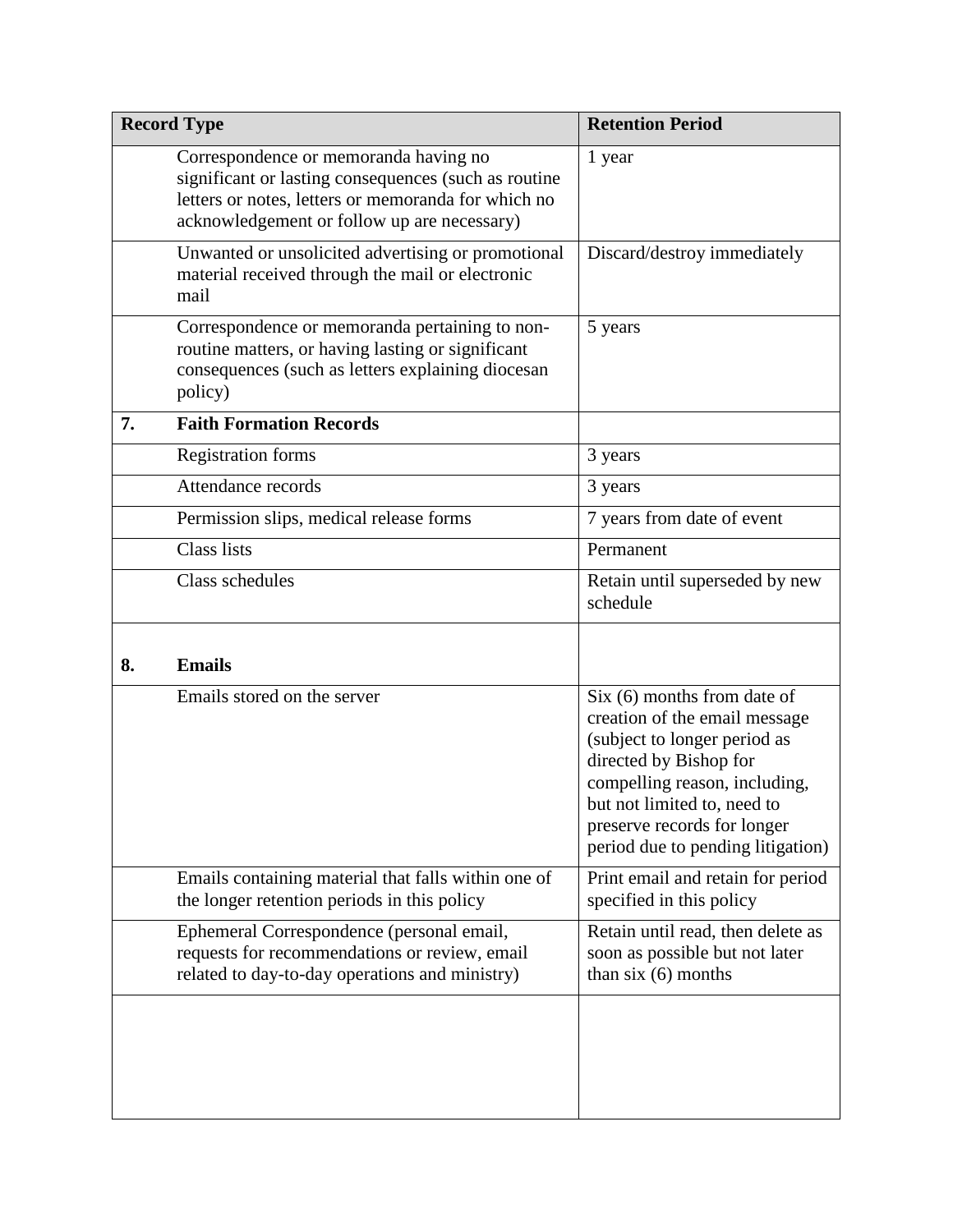| <b>Record Type</b> |                                                                                             | <b>Retention Period</b>                                           |
|--------------------|---------------------------------------------------------------------------------------------|-------------------------------------------------------------------|
| 9.                 | <b>Insurance Records</b>                                                                    |                                                                   |
| Policies           |                                                                                             |                                                                   |
|                    | Insurance policies – active                                                                 | Permanent                                                         |
|                    | Insurance policies - cancelled                                                              | Permanent                                                         |
|                    | Claims files                                                                                |                                                                   |
|                    | Workers compensation claims files                                                           | 20 years after close of matter                                    |
|                    | Liability claim                                                                             | 10 years after settlement or last<br>correspondence with claimant |
| 10.                | <b>Legal files and Papers</b>                                                               |                                                                   |
|                    | Correspondence, legal                                                                       | 10 years                                                          |
|                    | Legal opinion/memorandum                                                                    | 10 years                                                          |
|                    | Real estate claims                                                                          | 21 years                                                          |
|                    |                                                                                             |                                                                   |
| 11.                | <b>Miscellaneous</b>                                                                        |                                                                   |
|                    | Policies/procedures manuals                                                                 | Permanent                                                         |
|                    |                                                                                             |                                                                   |
| 12.                | <b>Payroll records</b>                                                                      |                                                                   |
|                    | Payroll journals                                                                            | 7 years                                                           |
|                    | Payroll registers, summary schedule of earnings,<br>deductions, and accrued leave           | 7 years                                                           |
|                    | Payroll/earnings records (timesheets, payroll<br>reports, payroll deduction authorizations) | 7 years after end of employment                                   |
|                    |                                                                                             |                                                                   |
| 13.                | <b>Pension Records/Supporting Employee Data</b><br>(maintained by Plan Administrator)       |                                                                   |
|                    | Pension records/vesting files                                                               | For lifetime of plan                                              |
|                    | Retirement benefits records                                                                 | For lifetime of plan                                              |
|                    | Pension payment records                                                                     | For lifetime of plan                                              |
|                    |                                                                                             |                                                                   |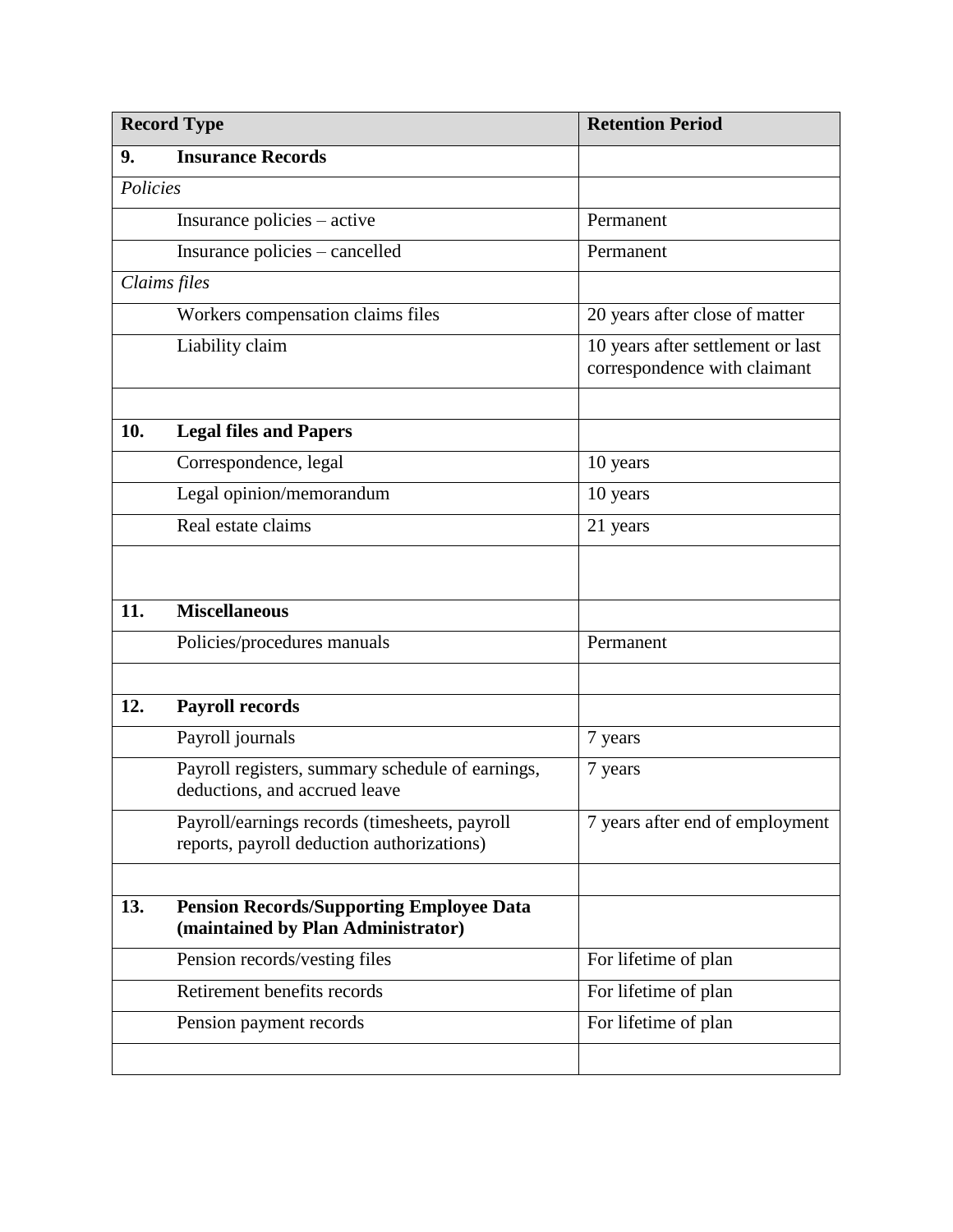| <b>Record Type</b>                                                                        | <b>Retention Period</b>                                                           |
|-------------------------------------------------------------------------------------------|-----------------------------------------------------------------------------------|
| 14.<br>Personnel Records (Clergy, Religious,<br>Seminarians)                              |                                                                                   |
| Incardinated Clergy and Non-Incardinated Externs and<br>Religious                         |                                                                                   |
| <b>Application for Seminary</b>                                                           | Until date of death                                                               |
| <b>Sacramental Documents</b>                                                              | Permanent                                                                         |
| Records concerning fitness for duty                                                       | Permanent                                                                         |
| <b>Summary regarding Assignments</b>                                                      | Permanent                                                                         |
| <b>Background Screening documents</b>                                                     | Permanent                                                                         |
| Wills and Funeral wishes                                                                  | Permanent                                                                         |
| Statements of good standing from bishop/eparch (if<br>applicable)                         | Permanent                                                                         |
| Letter granting faculties                                                                 | Permanent                                                                         |
| Seminary records                                                                          | Until date of death (or return to<br>lay state)                                   |
| Correspondence                                                                            | Until date of death (or return to<br>lay state)                                   |
| Records regarding complaints, misconduct (if<br>applicable)                               | Until date of death or ten years<br>after condemnatory sentence, if<br>applicable |
| Summary of allegations of misconduct and<br>conclusions of investigations (if applicable) | Permanent                                                                         |
| <b>Medical Records</b>                                                                    | Until date of death (or return to<br>lay state)                                   |
| Seminarians/Permanent Deacon Candidates                                                   |                                                                                   |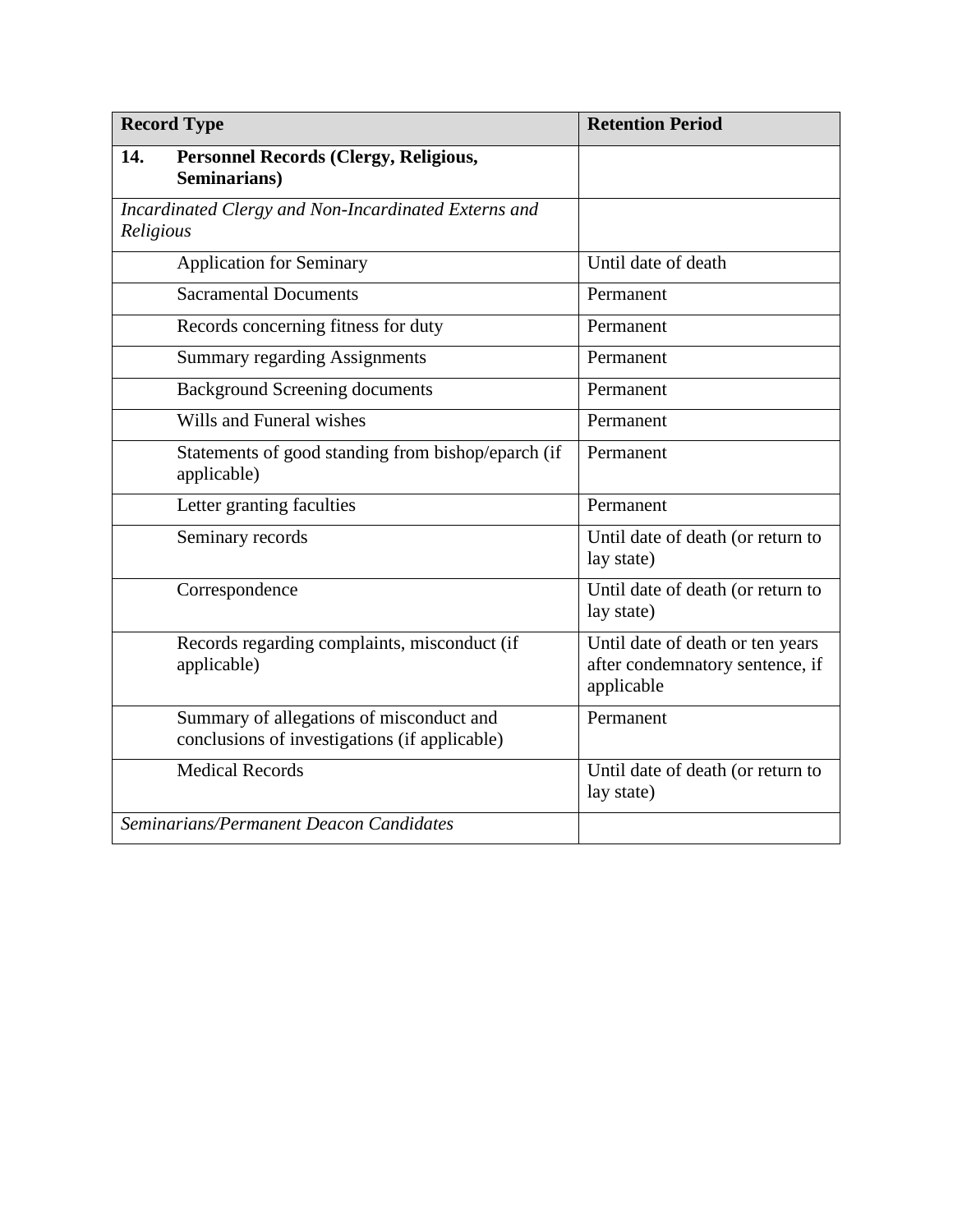| <b>Record Type</b>                                                                                                                               | <b>Retention Period</b>                                                                                                                                                                                                                                                                                               |
|--------------------------------------------------------------------------------------------------------------------------------------------------|-----------------------------------------------------------------------------------------------------------------------------------------------------------------------------------------------------------------------------------------------------------------------------------------------------------------------|
| Personnel file (including confidential medical and<br>personal information and canonical/sacramental<br>subfiles)                                | Until ordination $-$ then maintain<br>and follow schedule for<br>incardinated clergy                                                                                                                                                                                                                                  |
|                                                                                                                                                  | If not ordained by reason of<br>$death$ of the individual $-7$ years                                                                                                                                                                                                                                                  |
|                                                                                                                                                  | If not ordained by reason of<br>voluntary or involuntary<br>departure from the program,<br>documents (or a summary)<br>related to the reasons for the<br>departure from the program are<br>to be maintained permanently.<br>All other materials contained in<br>the personnel file are to be<br>retained for 7 years. |
| Records of applicants for seminary whose<br>applications were rejected or were withdrawn before<br>enrollment in seminary                        | 2 years after the date on which<br>the application was withdrawn<br>or rejected                                                                                                                                                                                                                                       |
|                                                                                                                                                  |                                                                                                                                                                                                                                                                                                                       |
| 15.<br><b>Personnel Records (Lay Employees)</b>                                                                                                  |                                                                                                                                                                                                                                                                                                                       |
| General records                                                                                                                                  |                                                                                                                                                                                                                                                                                                                       |
| Attendance records (time cards, time sheets)                                                                                                     | 7 years after end of employment                                                                                                                                                                                                                                                                                       |
| Emergency contact records                                                                                                                        | Retain until superseded                                                                                                                                                                                                                                                                                               |
| Employee contracts (teachers and principals at<br>diocesan schools, extended day care directors, and<br>certain cemeteries department employees) | 7 years after end of employment                                                                                                                                                                                                                                                                                       |
| Employee salary schedules                                                                                                                        | 7 years after end of employment                                                                                                                                                                                                                                                                                       |
| Payroll/earnings records (timesheets, master payroll<br>reports, payroll deduction authorizations)                                               | 7 years after end of employment                                                                                                                                                                                                                                                                                       |
| Personnel file                                                                                                                                   | 7 years after end of employment                                                                                                                                                                                                                                                                                       |
| Vacation/sick leave records                                                                                                                      | 7 years after end of employment                                                                                                                                                                                                                                                                                       |
| Separation records                                                                                                                               | 7 years after end of employment                                                                                                                                                                                                                                                                                       |
| School employee records                                                                                                                          |                                                                                                                                                                                                                                                                                                                       |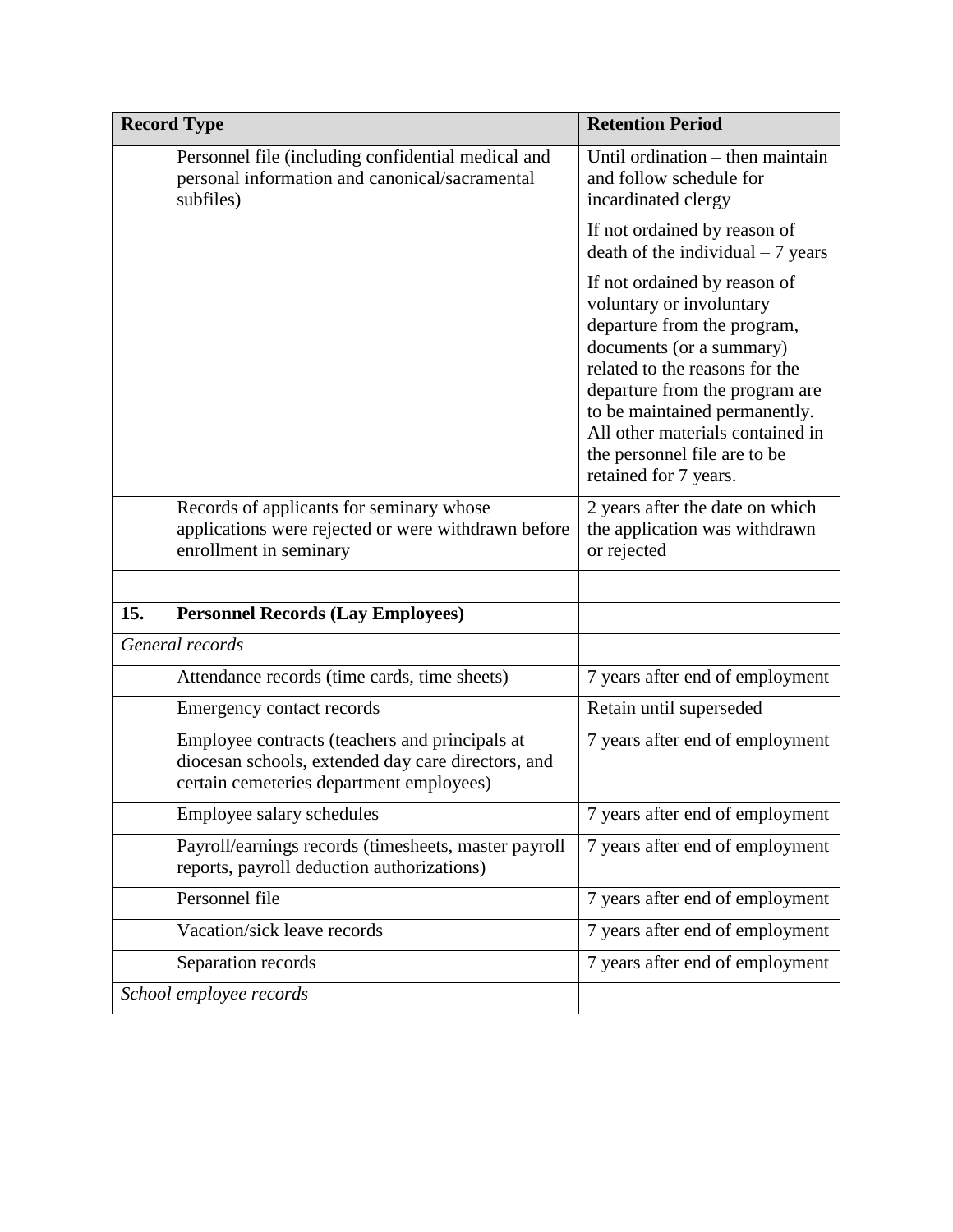|     | <b>Record Type</b>                                                                                                                                                                                                                                        | <b>Retention Period</b>                                                                                                                                                      |
|-----|-----------------------------------------------------------------------------------------------------------------------------------------------------------------------------------------------------------------------------------------------------------|------------------------------------------------------------------------------------------------------------------------------------------------------------------------------|
|     | Any school-employee-specific records (such as<br>credentials, degrees, fingerprinting information,<br>tuberculosis screening, bloodborne pathogen<br>training, catechist certification) that may be<br>contained in the employee's general personnel file | 7 years after end of employment                                                                                                                                              |
|     | Disability/injury/medical records                                                                                                                                                                                                                         |                                                                                                                                                                              |
|     | Disability records (confidential)                                                                                                                                                                                                                         | 7 years after return to work,<br>retirement or death                                                                                                                         |
|     | Accident/injury reports                                                                                                                                                                                                                                   | 7 years                                                                                                                                                                      |
|     | Employee medical complaints                                                                                                                                                                                                                               | 7 years                                                                                                                                                                      |
|     | Employee medical records (confidential)                                                                                                                                                                                                                   | 7 years from end of employment                                                                                                                                               |
|     | Job applicant records                                                                                                                                                                                                                                     |                                                                                                                                                                              |
|     | Application records - individuals not hired                                                                                                                                                                                                               | 2 years                                                                                                                                                                      |
|     | Job advertisement records                                                                                                                                                                                                                                 | 2 years                                                                                                                                                                      |
|     | Tax/eligibility/payroll records                                                                                                                                                                                                                           |                                                                                                                                                                              |
|     | W-2 forms                                                                                                                                                                                                                                                 | 7 years from date of filing                                                                                                                                                  |
|     | W-4 forms                                                                                                                                                                                                                                                 | 7 years from date of filing                                                                                                                                                  |
|     | I-9 forms                                                                                                                                                                                                                                                 | Retain during employment.<br>After end of employment,<br>maintain either: (1) 3 years<br>from hire date; or $(2)$ 1 year<br>after termination date,<br>whichever is greater. |
|     | 1099 forms                                                                                                                                                                                                                                                | 7 years from date of filing                                                                                                                                                  |
| 16. | <b>Property/Physical Plant Records</b>                                                                                                                                                                                                                    |                                                                                                                                                                              |
|     | Architectural records, blueprints, building designs,<br>specifications                                                                                                                                                                                    | Retain until property is sold                                                                                                                                                |
|     | Architectural drawings                                                                                                                                                                                                                                    | Retain until property is sold                                                                                                                                                |
|     | Deeds and supporting files                                                                                                                                                                                                                                | Retain until property is sold                                                                                                                                                |
|     | Mortgage documents                                                                                                                                                                                                                                        | Retain until 3 years after<br>mortgage is paid in full                                                                                                                       |
|     | Property appraisals                                                                                                                                                                                                                                       | Retain until property is sold                                                                                                                                                |
|     | Real estate surveys/plots, plans                                                                                                                                                                                                                          | Retain 21 years after property is<br>sold                                                                                                                                    |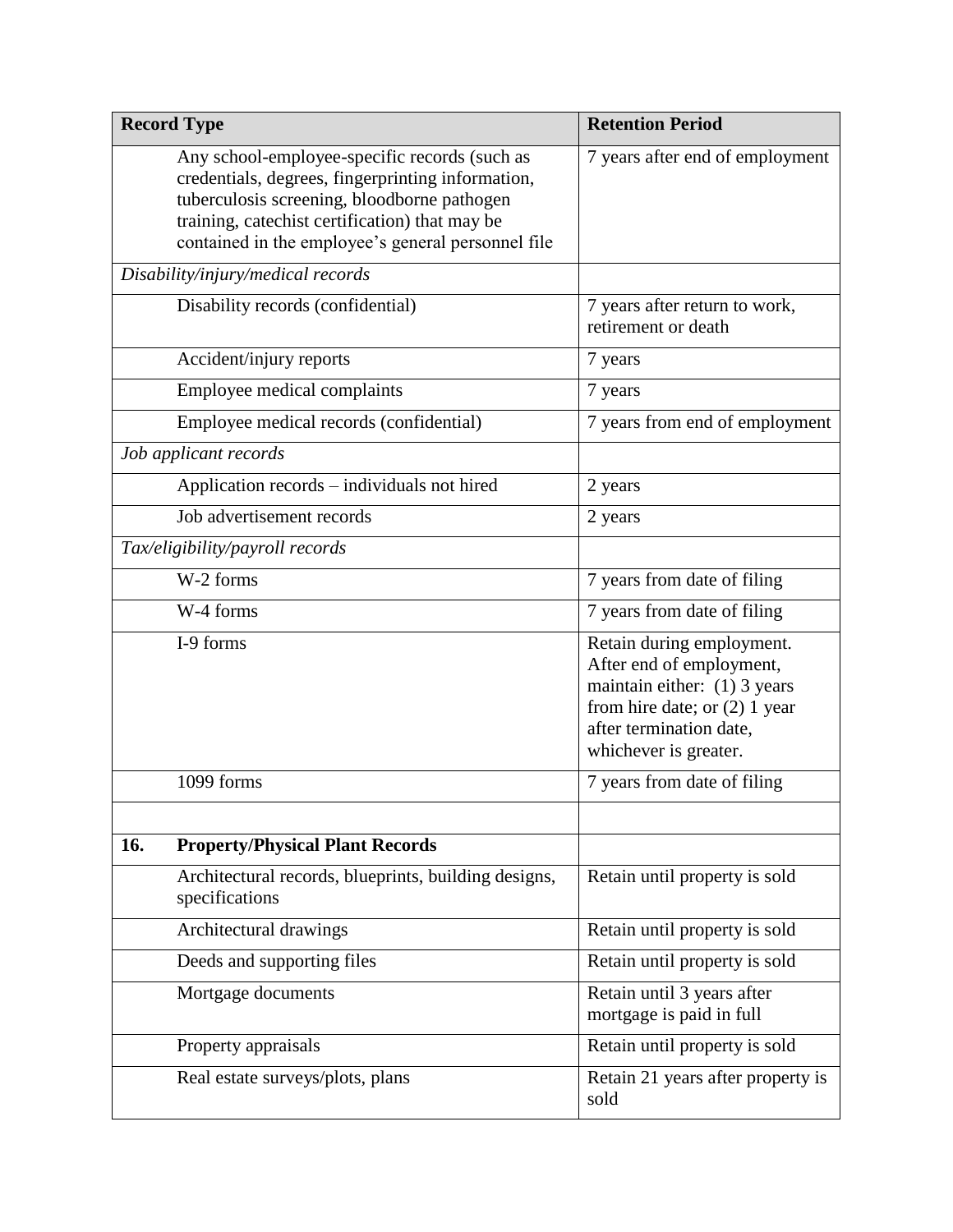| <b>Record Type</b> |                                                                                                                  | <b>Retention Period</b>                                                                                                                                                                                    |
|--------------------|------------------------------------------------------------------------------------------------------------------|------------------------------------------------------------------------------------------------------------------------------------------------------------------------------------------------------------|
|                    | Title search papers and certificates                                                                             | Permanent                                                                                                                                                                                                  |
|                    |                                                                                                                  |                                                                                                                                                                                                            |
| 17.                | <b>Publications</b>                                                                                              |                                                                                                                                                                                                            |
|                    | Anniversary books                                                                                                | Permanent (at least one copy)                                                                                                                                                                              |
|                    | Annual reports to the diocese/parish                                                                             | Permanent                                                                                                                                                                                                  |
|                    | Diocesan directories                                                                                             | Permanent                                                                                                                                                                                                  |
|                    | Magazines, newspapers, newsletters of the<br>diocese/parish or affiliated organizations                          | Permanent                                                                                                                                                                                                  |
|                    | Parish directories                                                                                               | Permanent                                                                                                                                                                                                  |
|                    | Parish bulletins                                                                                                 | Permanent                                                                                                                                                                                                  |
|                    |                                                                                                                  |                                                                                                                                                                                                            |
| 18.                | <b>Sacramental Records</b>                                                                                       |                                                                                                                                                                                                            |
|                    | Baptism register                                                                                                 | Permanent                                                                                                                                                                                                  |
|                    | First Communion register                                                                                         | Permanent                                                                                                                                                                                                  |
|                    | Catechumen register (if in use by the parish)                                                                    | Permanent                                                                                                                                                                                                  |
|                    | Confirmation register                                                                                            | Permanent                                                                                                                                                                                                  |
|                    | Book of the Elect                                                                                                | Permanent                                                                                                                                                                                                  |
|                    | <b>Ordination Records</b>                                                                                        | Permanent                                                                                                                                                                                                  |
|                    | Marriage register                                                                                                | Permanent                                                                                                                                                                                                  |
|                    | Marriage preparation records, Marriage envelopes                                                                 | Permanent                                                                                                                                                                                                  |
|                    | Sick call register                                                                                               | Permanent                                                                                                                                                                                                  |
|                    | Death register                                                                                                   | Permanent                                                                                                                                                                                                  |
| 19.                | <b>Safe Environment Records</b>                                                                                  |                                                                                                                                                                                                            |
|                    | Safe environment records concerning employees and<br>volunteers at parishes, schools, or other diocesan entities | Permanent. Parishes, schools,<br>and other diocesan entities<br>transfer the records to the<br>Diocesan Safe Environment<br>Office 7 years after employment<br>or volunteer services<br>permanently cease. |
|                    | Safe environment records concerning clergy assigned to<br>any parish or diocesan workplace                       | Permanent.                                                                                                                                                                                                 |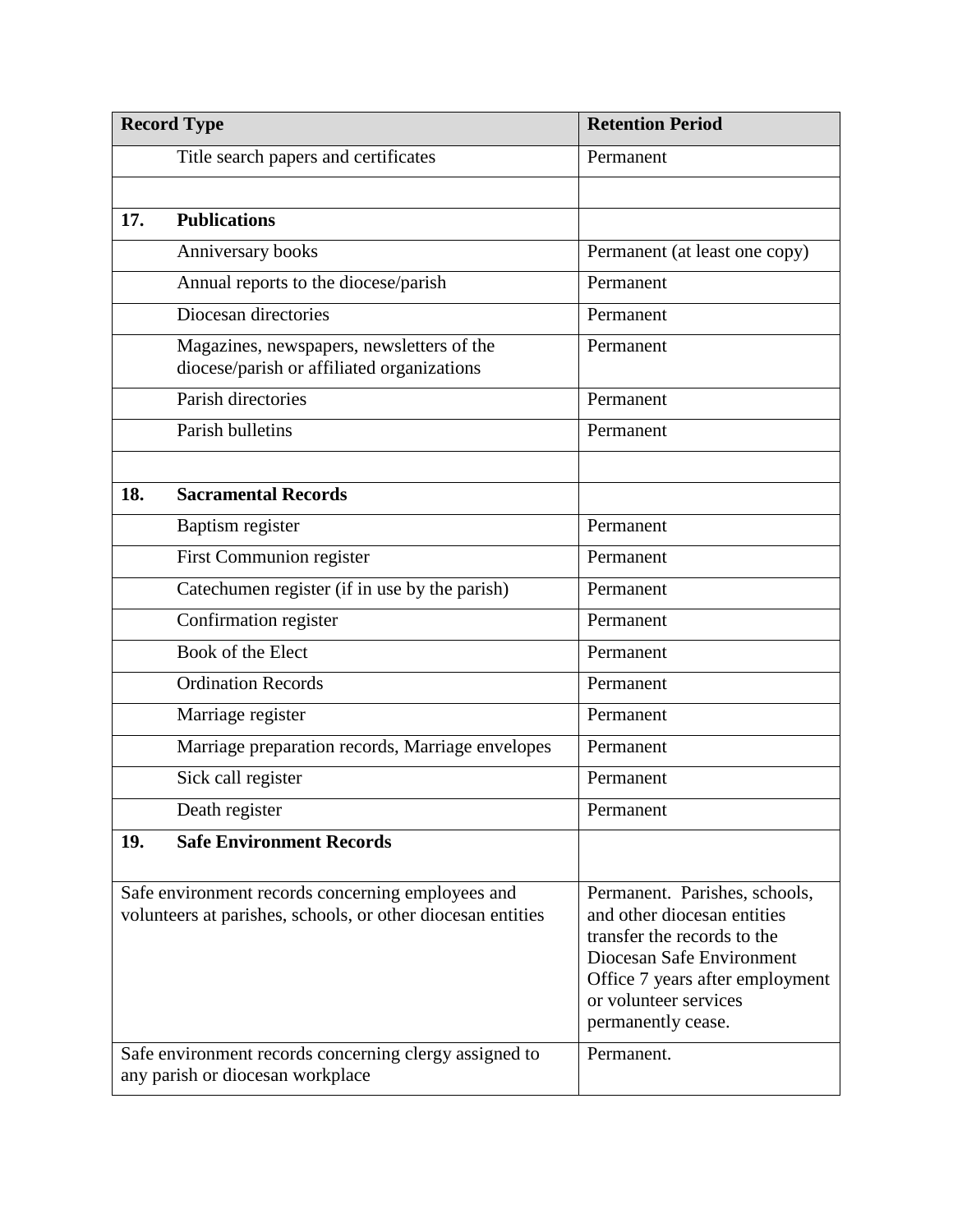| <b>Record Type</b>                                                                                                                          | <b>Retention Period</b>                                             |
|---------------------------------------------------------------------------------------------------------------------------------------------|---------------------------------------------------------------------|
| <b>USCCB</b> Audit Report                                                                                                                   | Permanent                                                           |
| Children and youth training records (e.g., Circles of<br>Care/Netsmartz tally sheets, opt-out and declination forms,<br>attendance records) | 7 years                                                             |
| Reports of suspected abuse by clergy, employees,<br>volunteers in ministry                                                                  | Permanent                                                           |
|                                                                                                                                             |                                                                     |
| <b>Safety and Environmental Records</b><br>20.                                                                                              |                                                                     |
| Accident/injury reports                                                                                                                     | 7 years from end of year in<br>which occurrence took place          |
| Environmental test records/reports                                                                                                          | Permanent                                                           |
| Hazardous exposure records                                                                                                                  | Permanent                                                           |
| Toxic substance exposure records                                                                                                            | Permanent                                                           |
| Safety Data Sheets (Material Safety Data Sheets)                                                                                            | 30 years after discontinuation of<br>the use of the toxic substance |
|                                                                                                                                             |                                                                     |
| 21.<br><b>School Department/School-Related Records</b>                                                                                      |                                                                     |
| Administrative records                                                                                                                      |                                                                     |
| School Advisory Council minutes                                                                                                             | 7 years                                                             |
| <b>Accreditation files</b>                                                                                                                  | Permanent                                                           |
| Assessment materials (student testing materials such as<br>completed exams, forms, reports, and printed materials                           | Final reports: Permanent                                            |
| related to standardized tests/assessments)                                                                                                  | Other materials: retain until<br>superseded                         |
| Catholic Identity Review report                                                                                                             | 7 years                                                             |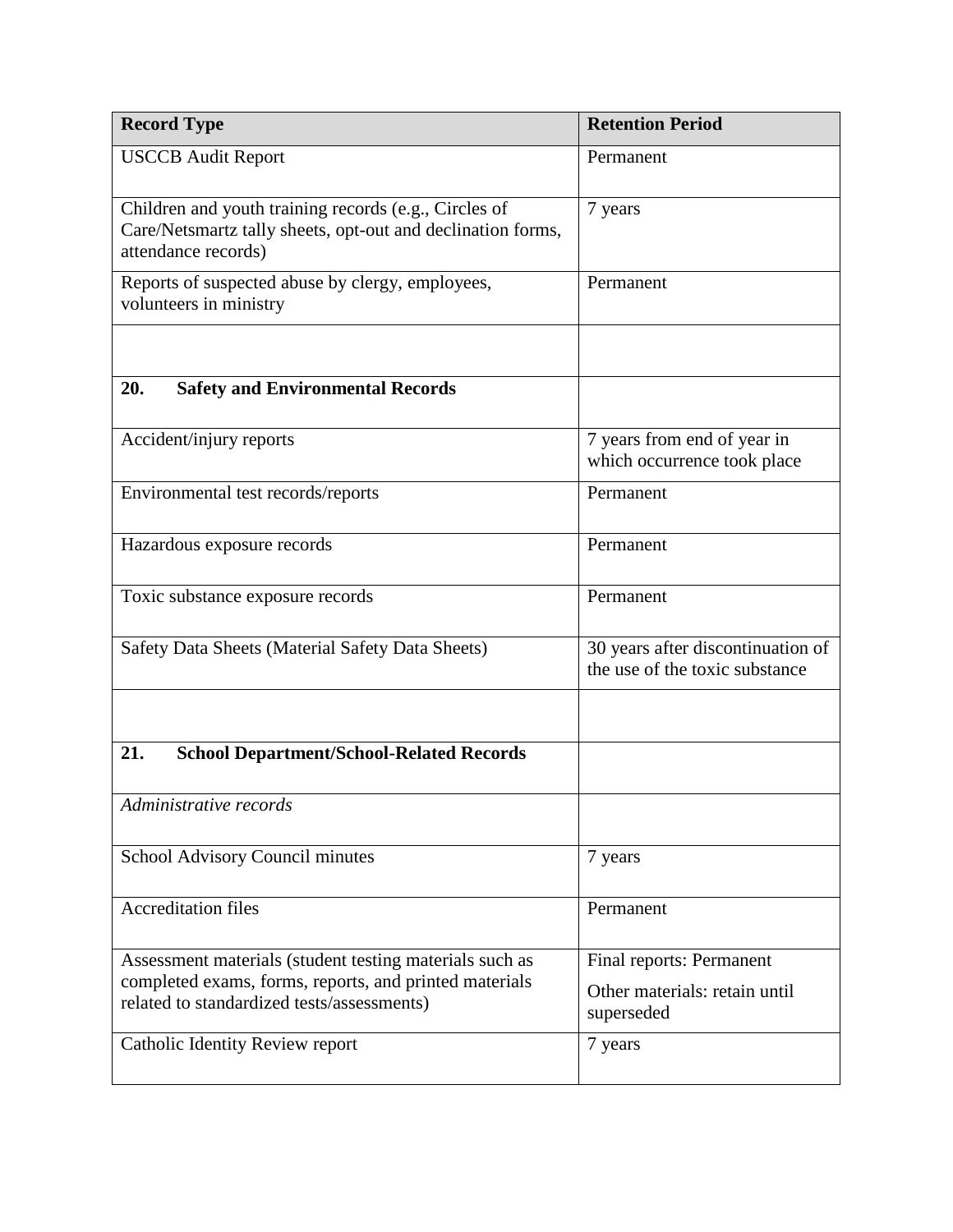| <b>Record Type</b>                                        | <b>Retention Period</b>                                                          |
|-----------------------------------------------------------|----------------------------------------------------------------------------------|
| <b>Class lists</b>                                        | Permanent                                                                        |
| Class schedules                                           | Retain until superseded by new<br>schedule                                       |
| E-rate records                                            | 7 years from last date of service                                                |
| Faculty meeting minutes                                   | Retain until next accreditation<br>cycle (or three years, whichever<br>is later) |
| Field trip forms, permission slips, medical release forms | 7 years after date of event/trip                                                 |
| Grade books                                               | Cum file reports: Permanent                                                      |
|                                                           | Yearly grade books: 1 year                                                       |
| Student rosters (including graduation lists)              | Permanent                                                                        |
| Handbooks (faculty, staff, parent, student)               | Retain until updated (archive at<br>least one copy permanently)                  |
| Newsletters (to parents, school community)                | Retain until next accreditation<br>cycle (or three years, whichever<br>is later) |
| Parent-Teacher Organization minutes                       | Permanent                                                                        |
| Promotion lists                                           | Retain until superseded                                                          |
| Teacher's attendance register                             | Permanent                                                                        |
| Textbook inventory                                        | Retain until superseded                                                          |
| Yearbooks                                                 | Permanent                                                                        |
| Student records                                           |                                                                                  |
| Academic dismissal                                        | Permanent (record in<br>cumulative file)                                         |
| <b>Accident Reports</b>                                   | 5 years                                                                          |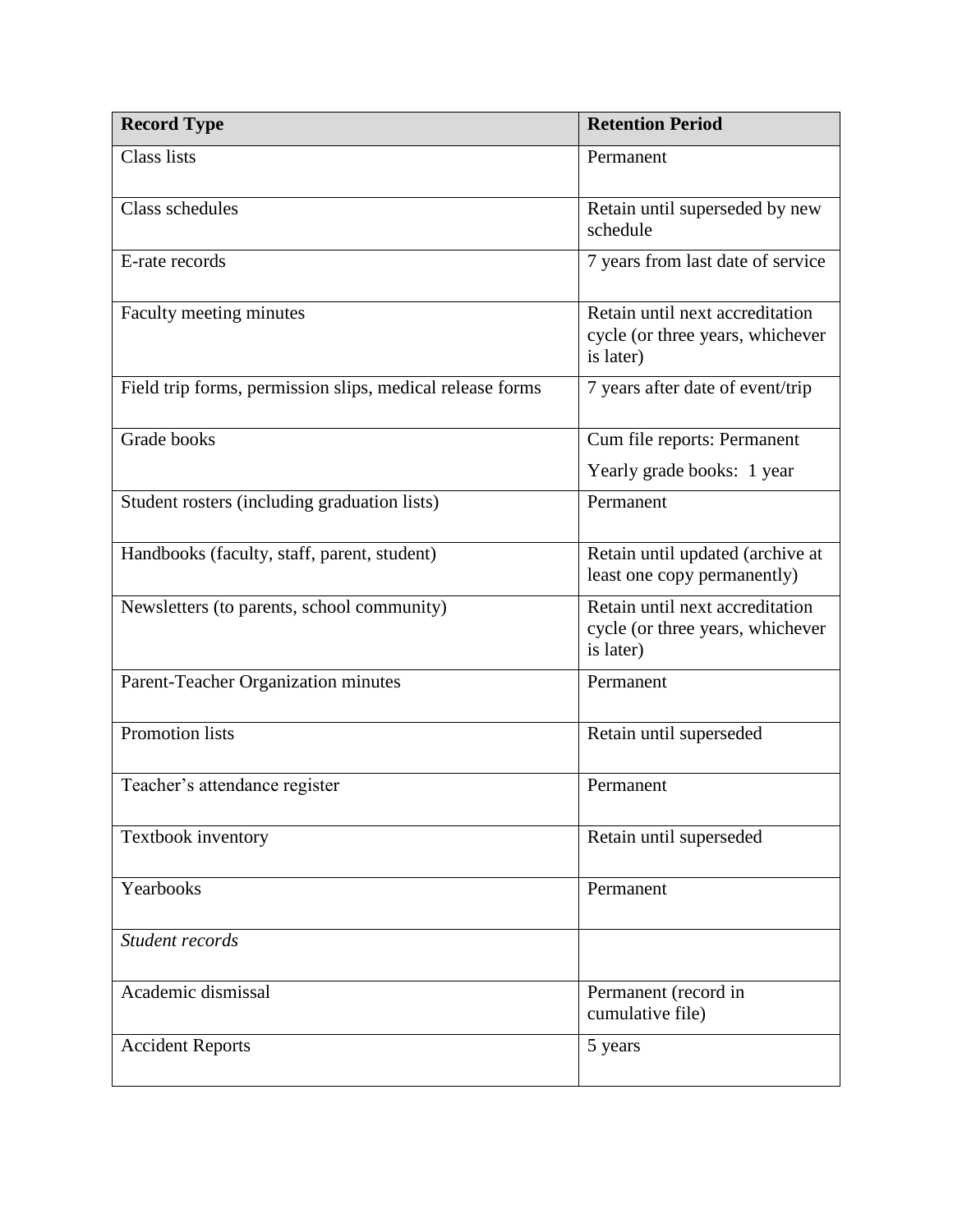| <b>Record Type</b>                                                                                       | <b>Retention Period</b>                                                                                                                |
|----------------------------------------------------------------------------------------------------------|----------------------------------------------------------------------------------------------------------------------------------------|
| Administration of Medication forms                                                                       | Retain 1 year after transfer                                                                                                           |
| Application, registration, and enrollment records                                                        | Retain until end of current<br>school year                                                                                             |
| Attendance Information:                                                                                  |                                                                                                                                        |
| 1. Record of Number of Days Absent and Times<br>Tardy                                                    | Permanent (reported on<br>1.<br>cumulative record)                                                                                     |
| 2. Written Absence and/or Tardy notes, dated and<br>signed by parents.                                   | Retain until end of current<br>2.<br>school year then destroy                                                                          |
| 3. Attendance Registers (daily attendance recorded<br>in legal register provide)                         | 3.<br>Permanent school file                                                                                                            |
| 4. Sign-in, sign-out sheets (for Preschool,<br>Extended Care and regular school day)                     | Retain in general school<br>4.<br>file until end of year then<br>destroy                                                               |
| <b>Behavioral Pattern Reports</b>                                                                        | Retain in separate file (not in<br>cumulative file); destroy 6<br>months after cumulative file has<br>been transferred to next school. |
| Certificate of Eligibility for Nonimmigrant (F-1) Student<br>Status – for Academic and Language Students | Permanent; record in cumulative<br>file                                                                                                |
| Child Abuse Reporting Record                                                                             | Retain in a confidential separate<br>school file permanently (*if the<br>Administrator is aware of the<br>Report)                      |
| <b>Child Custody Records</b>                                                                             | Permanent; record in cumulative<br>file. Retain in a confidential<br>separate school file<br>permanently.                              |
| Detention (Notice of Detention to parents)                                                               | 1 year                                                                                                                                 |
| Discipline data                                                                                          | Retain as long as student is<br>enrolled in school                                                                                     |
| <b>Emancipated Student</b>                                                                               | Permanent; retain in cumulative<br>file                                                                                                |
| Emergency information cards                                                                              | Retain most current card in<br>general school file, destroy<br>previous cards                                                          |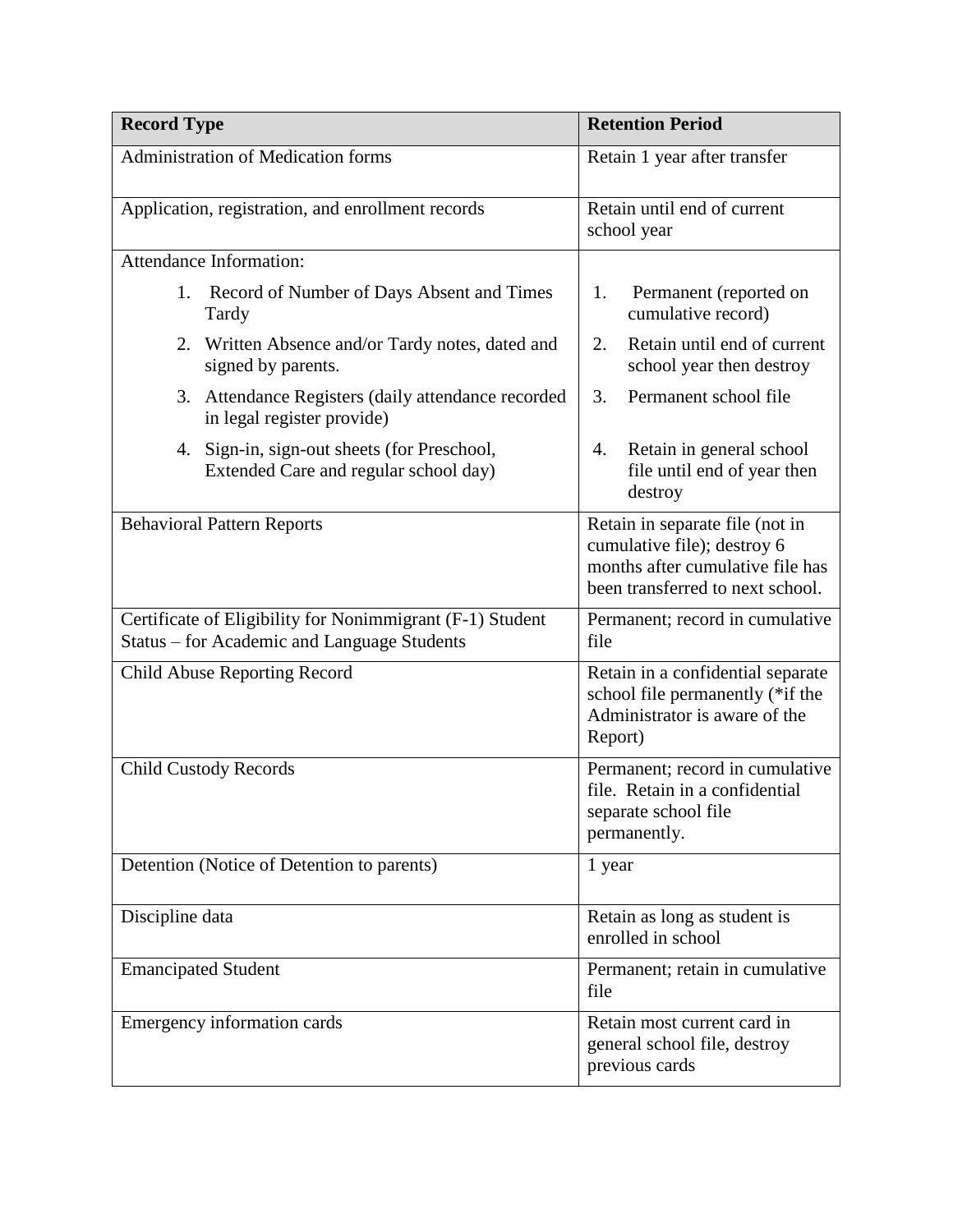| <b>Record Type</b>                                                                                              | <b>Retention Period</b>                                                                                                                                                                                                                                        |
|-----------------------------------------------------------------------------------------------------------------|----------------------------------------------------------------------------------------------------------------------------------------------------------------------------------------------------------------------------------------------------------------|
| Expulsion                                                                                                       | Permanent; record in cumulative<br>file                                                                                                                                                                                                                        |
| <b>Guidance Counselor notes</b>                                                                                 | Retain in separate file (not in<br>cumulative file); destroy 6<br>months after cumulative file has<br>been transferred to next school                                                                                                                          |
| Health record                                                                                                   | Forward to receiving school<br>when student<br>transfers/graduates (do not<br>retain a copy of the health<br>record)                                                                                                                                           |
| Health-related occurrence, record of student                                                                    | Retain 3 years then destroy                                                                                                                                                                                                                                    |
| <b>Individual Education Plans</b>                                                                               | Retain until 1 year after student<br>transfers/graduates; then send to<br>parents/guardians                                                                                                                                                                    |
| Parental authorizations or prohibitions of student<br>participation in specific programs (not field trip forms) | Retain until end of current<br>school year then destroy                                                                                                                                                                                                        |
| Parental restrictions re: access to directory information or<br>related stipulations                            | Retain until end of current<br>school year then destroy                                                                                                                                                                                                        |
| Permanent Student Record (cumulative record)                                                                    | Original must be permanently<br>retained by the sending school;<br>a copy must be transferred by<br>mail to the next school upon<br>written request from<br>parent/legal guardian obtained<br>by the school or district where<br>the student intends to enroll |
| Permission to walk home or to parent's work location after<br>school                                            | Retain until end of current<br>school year then destroy                                                                                                                                                                                                        |
| Referral of student to public agents or counselors                                                              | 3 years                                                                                                                                                                                                                                                        |
| <b>Restraining Orders</b>                                                                                       | Retain in file until transfer of<br>student or original is superseded                                                                                                                                                                                          |
| <b>Sports Participation Forms</b>                                                                               | 3 years after conclusion of<br>season for the sport to which<br>form applies                                                                                                                                                                                   |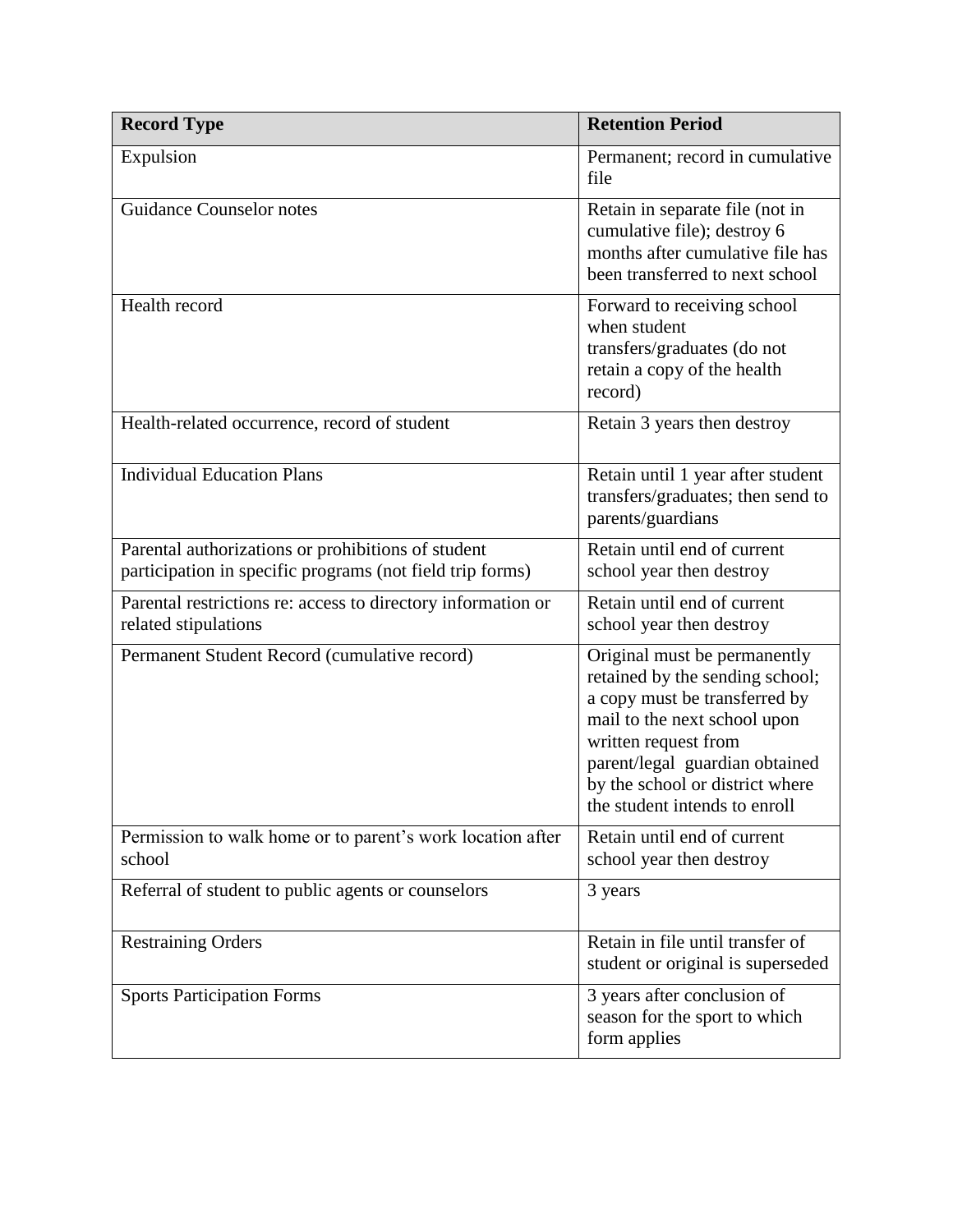| <b>Record Type</b>                                                                                      | <b>Retention Period</b>                                                                     |
|---------------------------------------------------------------------------------------------------------|---------------------------------------------------------------------------------------------|
| Standardized test results                                                                               |                                                                                             |
| 1.<br>Student record label                                                                              | 1. Permanent $-$ affix to<br>cumulative file                                                |
| 2. Copy of student report for tests administered<br>while student attended school                       | 2. Retain in separate file;<br>destroy 1 year after<br>student has transferred<br>schools   |
| Suspension records                                                                                      | 3 years after student leaves<br>school. Retain in separate file<br>(not in cumulative file) |
|                                                                                                         |                                                                                             |
| <b>Tax Records</b><br>22.                                                                               |                                                                                             |
| Employment taxes, contributions, and payments, including<br>taxes withheld and FICA                     | 7 years from date of filing                                                                 |
| W-2 Forms                                                                                               | 7 years from date of filing                                                                 |
| W-4 Forms                                                                                               | 7 years from date of filing                                                                 |
| Form 990                                                                                                | Permanent                                                                                   |
| State tax exemption certificates (income, excise, property,<br>sales/use etc.)                          | Permanent                                                                                   |
| 1099 Forms                                                                                              | 7 years from date of issuance                                                               |
| Unemployment tax records                                                                                | 7 years from date of filing                                                                 |
| IRS exemption determination letter (for organizations other<br>than those under the USCCB Group Ruling) | Permanent                                                                                   |
|                                                                                                         |                                                                                             |
| <b>Tribunal Records</b><br>23.                                                                          |                                                                                             |
| Judicial cases                                                                                          | Permanent, according to the<br>prescripts of Canon Law                                      |